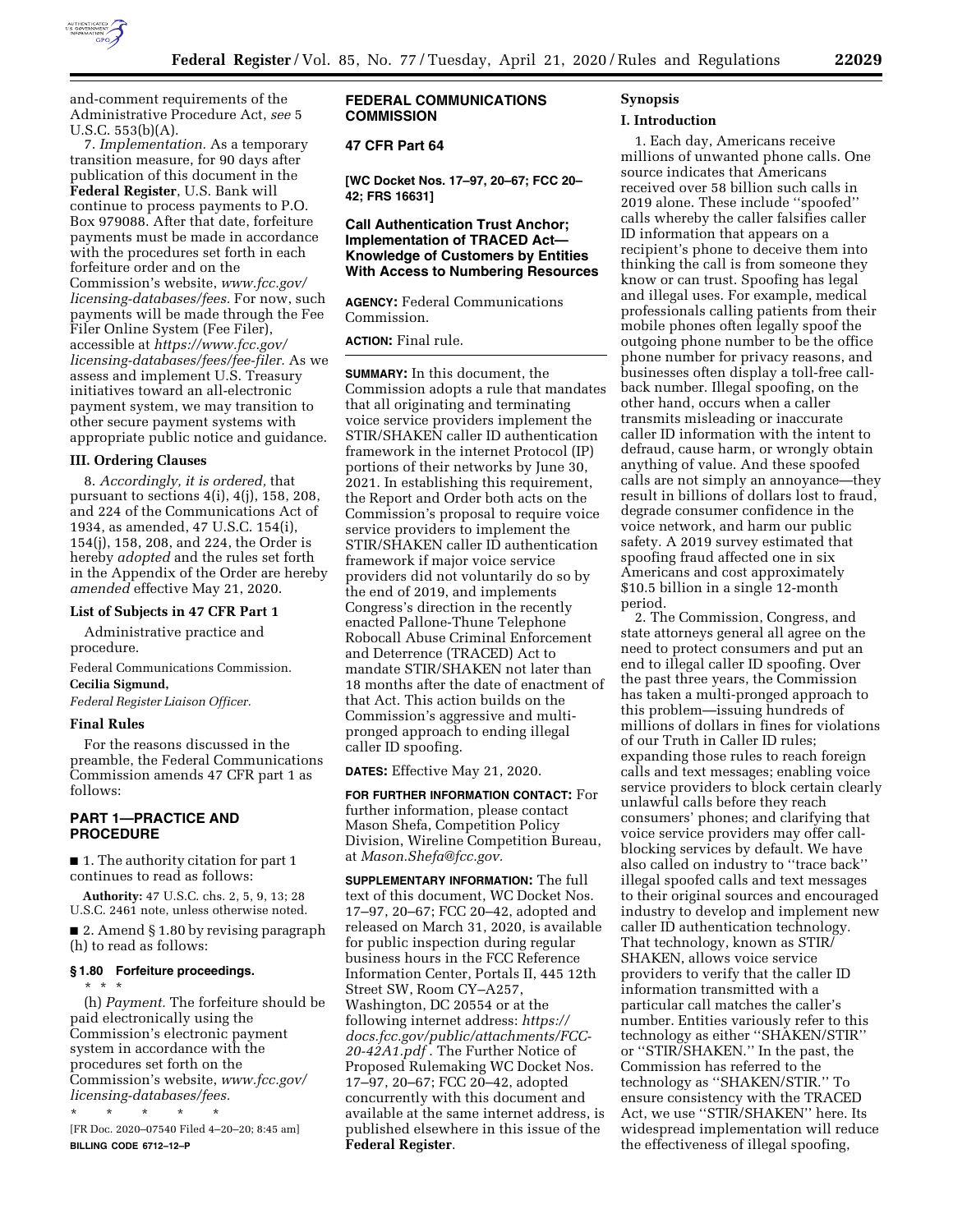allow law enforcement to identify bad actors more easily, and help voice service providers identify calls with illegally spoofed caller ID information before those calls reach their subscribers.

3. Today, we build on our aggressive and multi-pronged approach to ending illegal caller ID spoofing. First, we mandate that all voice service providers implement the STIR/SHAKEN caller ID authentication framework in the internet Protocol (IP) portions of their networks by June 30, 2021. In recognition of the fact that it is caller ID information transmitted with a call that is authenticated, we use the term ''caller ID authentication'' in this Report and Order and Further Notice of Proposed Rulemaking. We understand this term to be interchangeable with the term ''call authentication'' as used in other contexts, including the TRACED Act. In establishing this requirement, we both act on our proposal to require voice service providers to implement the STIR/SHAKEN caller ID authentication framework if major voice service providers did not voluntarily do so by the end of 2019, and implement Congress's direction in the recently enacted Pallone-Thune Telephone Robocall Abuse Criminal Enforcement and Deterrence (TRACED) Act to mandate STIR/SHAKEN not later than 18 months after the date of enactment of that Act. Second, we propose and seek comment on additional measures to combat illegal spoofing, including further implementation of the TRACED Act.

#### **II. Background**

4. Technological advancements and marketplace developments in IP-based telephony have made caller ID spoofing easier and more affordable than ever before. Today, widely available Voice over internet Protocol (VoIP) software allows malicious callers to make spoofed calls with minimal experience and cost. Taking advantage of the ability to use spoofing to mask the true identity of an incoming call, these callers have turned to this technology as a quick and cheap way to defraud targets and avoid being discovered. Driven in part by the rise of VoIP, the telecommunications industry has transitioned from a limited number of carriers that all trusted each other to provide accurate caller origination information to a proliferation of different voice service providers and entities originating calls, which allows consumers to enjoy the benefits of far greater competition but also creates new ways for bad actors to undermine this trust.

5. To combat illegal spoofing, industry technologists from the internet Engineering Task Force (IETF) and the Alliance for Telecommunications Industry Solutions (ATIS) developed standards for the authentication and verification of caller ID information for calls carried over an IP network using the Session Initiation Protocol (SIP). The Session Initiation Protocol (SIP) is ''an application-layer control (signaling) protocol for creating, modifying, and terminating sessions'' such as internet Protocol (IP) telephony calls. The IETF formed the Secure Telephony Identity Revisited (STIR) working group, which has produced several protocols for authenticating caller ID information. ATIS, together with the SIP Forum, produced the Signature-based Handling of Asserted information using toKENs (SHAKEN) specification which standardizes how the protocols produced by STIR are implemented across the industry. The SIP Forum is ''an industry association with members from . . . IP communications companies,'' with a mission ''[t]o advance the adoption and interoperability of IP communications products and services based on SIP.'' Together, these technical standards comprise the ''STIR/SHAKEN'' framework for caller ID authentication. The STIR/SHAKEN framework consists of two high-level components: (1) The technical process of authenticating and verifying caller ID information; and (2) the certificate governance process that maintains trust in the caller ID authentication information transmitted along with a call.

6. *Authenticating and Verifying Caller ID Information Through STIR/SHAKEN.*  The STIR/SHAKEN authentication and verification processes center on the transmission of encrypted information used to attest to the accuracy of caller ID information transmitted with a call. Specifically, an originating voice service provider adds a unique header to the network-level message used to initiate a SIP call (the SIP INVITE). This SIP INVITE contains a series of unencrypted headers which provides information about the message, such as a ''From'' header, giving information about the calling party; a ''To'' header, giving information about the called party; and a ''Via'' header, which ''indicates the path taken by the request so far and helps in routing the responses back along the same path.'' Both originating and downstream providers are technically capable of appending headers to the SIP INVITE. When a subscriber places a call, the originating voice service provider uses an

authentication service to create this ''Identity'' header, which contains encrypted identifying information as well as the location of the public key that can be used to decode this information. The authentication service can be provided by the voice service provider itself, or by a third party acting under the voice service provider's direction. When the terminating voice service provider receives the call, it sends the SIP INVITE with the Identity header to a verification service, which uses the public key that corresponds uniquely to the originating voice service provider's private key to decode the encrypted information and verify that it is consistent with the information sent without encryption in the SIP INVITE. Like the corresponding authentication service on the originating voice service provider's end, the terminating voice service provider's verification service can be performed internally or by a trusted third-party service. The verification service then sends the results of the verification process including whether the decoding process was successful and whether the encrypted information is consistent with the information sent without encryption—to the terminating voice service provider. STIR/SHAKEN thus establishes a chain of trust back to the originating voice service provider.

7. Because the STIR/SHAKEN framework relies on transmission of information in the Identity header of the SIP INVITE, it only operates on the IP portions of a voice service provider's network—that is, those portions served by network technology that is able to initiate, maintain, and terminate SIP calls. If a call terminates on a network or is routed at any point over an intermediate provider network that does not support the transmission of SIP calls, the Identity header will be lost. Because STIR/SHAKEN only operates on IP networks, some stakeholders have advocated for a solution referred to as ''out-of-band STIR,'' in which caller ID authentication information is sent across the internet, *out-of-band* from the call path, allowing STIR/SHAKEN to be implemented on networks that are not fully IP. Out-of-band STIR remains in the early stages of development.

8. The STIR/SHAKEN framework relies on the originating voice service provider attesting to the subscriber's identity. The SHAKEN specification allows an originating voice service provider to provide different ''levels'' of attestation. Specifically, the voice service provider can indicate that (i) it can confirm the identity of the subscriber making the call, and that the subscriber is using its associated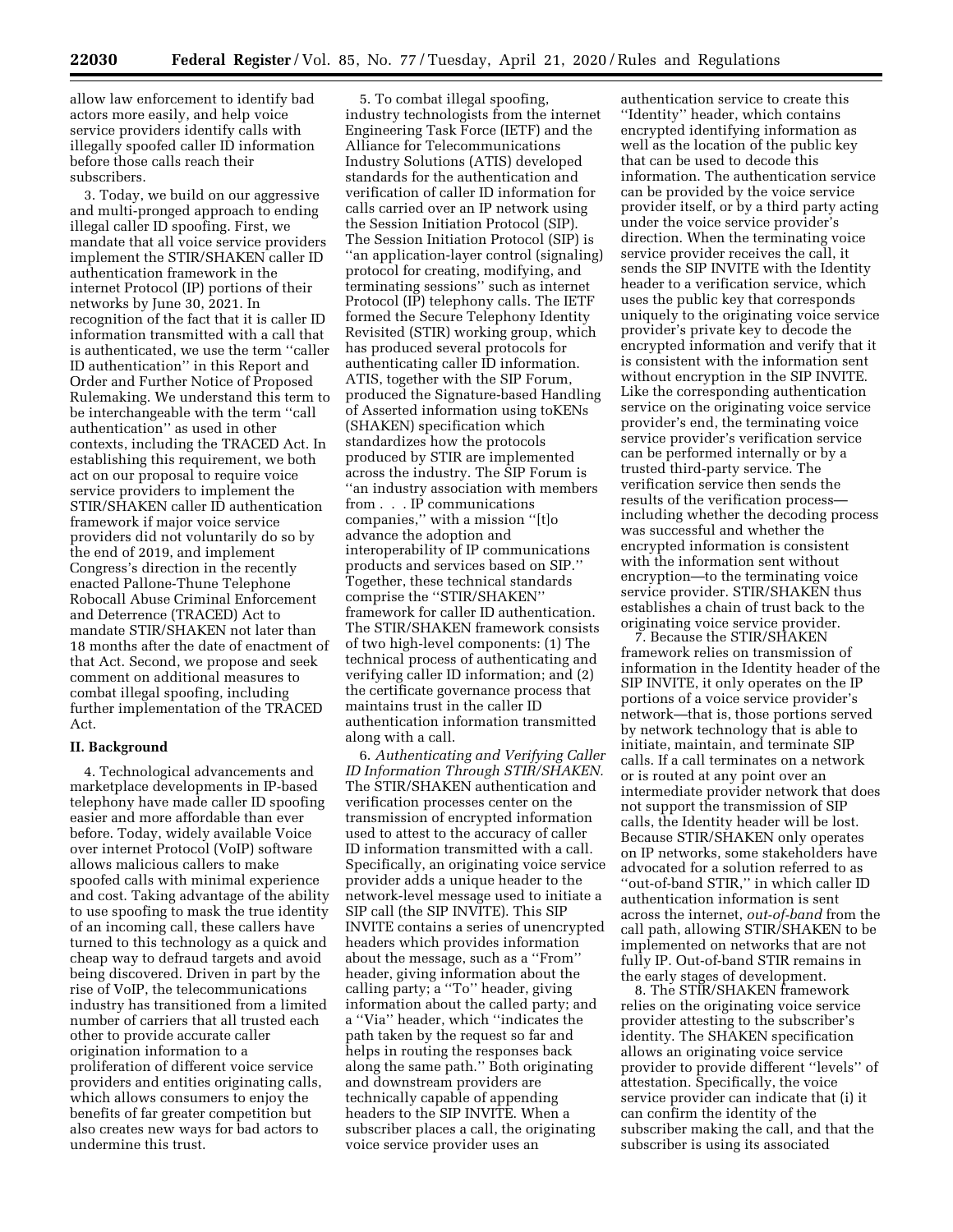telephone number (''full'' or ''A'' attestation); (ii) it can confirm the identity of the subscriber but not the telephone number (''partial'' or ''B'' attestation); or merely that (iii) it is the point of entry to the IP network for a call that originated elsewhere, such as a call that originated abroad or on a domestic network that is not STIR/ SHAKEN-enabled (''gateway'' or ''C'' attestation).

9. To maintain trust in the voice service providers that vouch for caller ID information, the STIR/SHAKEN framework uses digital ''certificates'' issued through a neutral governance system. The STIR/SHAKEN credentials are based on an X.509 credential system. X.509 is a specific standard for a type of public key infrastructure system that uses certificates to facilitate secure internet communications. The framework requires that each voice service provider receive its own certificate that contains, among other components, that voice service provider's public key, and states, in essence, that (i) the voice service provider is that which it claims to be; (ii) the voice service provider is authorized to authenticate the caller ID information; and (iii) the voice service provider's claims about the caller ID information it is authenticating can thus be trusted. Every time an originating voice service provider originates an authenticated call, it transmits the location of its certificate in the Identity header, allowing the verification service to acquire the public key and verify the caller ID information, and have certainty that the public key is truly associated with the voice service provider that originated the call. The ''location'' is sent unencrypted in the form of a Uniform Resource Locator (URL).

10. The STIR/SHAKEN governance model requires several roles in order to operate: (1) A *Governance Authority,*  which defines the policies and procedures for which entities can issue or acquire certificates; (2) a *Policy Administrator,* which applies the rules set by the governance authority, confirms that certification authorities are authorized to issue certificates, and confirms that voice service providers are authorized to request and receive certificates; (3) *Certification Authorities,*  which issue the certificates used to authenticate and verify calls; and (4) the *voice service providers* themselves, which, as call initiators, select an approved certification authority from which to request a certificate, and which, as call recipients, check with certification authorities to ensure that the certificates they receive were issued by the correct certification authority.

11. *Commission and North American Numbering Council Action to Promote STIR/SHAKEN Deployment.* In July 2017, the Commission released a *Notice of Inquiry,* launching a broad inquiry into caller ID authentication and how to expedite its development and implementation. In the *Notice of Inquiry,* the Commission recognized the potential of caller ID authentication to ''reduc[e] the risk of fraud and ensur[e] that callers be held accountable for their calls.'' Among other issues, the Commission sought comment on its role in promoting implementation of caller ID authentication technology; what involvement, if any, it should have in STIR/SHAKEN governance; and how to address caller ID authentication for networks that use non-IP technology.

12. In February 2018, the Commission directed the Call Authentication Trust Anchor Working Group of the North American Numbering Council (NANC) to recommend ''criteria by which a [Governance Authority] should be selected'' and a ''reasonable timeline or set of milestones for adoption and deployment of a SHAKEN/STIR call authentication system, including metrics by which the industry's progress can be measured.'' In its May 2018 report, the NANC recommended that representatives from various industry stakeholders comprise a board overseeing the Governance Authority, and that ''individual companies capable of signing and validating VoIP calls using SHAKEN/STIR should implement the standard within a period of approximately one year after completion of the NANC CATA report.'' Chairman Pai accepted these recommendations shortly after they were issued by the NANC.

13. In November 2018, drawing on the NANC's May 2018 recommendation that capable voice service providers rapidly implement STIR/SHAKEN, Chairman Pai sent letters to major voice service providers urging them to implement a robust caller ID authentication framework by the end of 2019. He asked these providers for specific details about their implementation plans, and encouraged those that did not appear to have established concrete plans to promptly protect their subscribers with STIR/SHAKEN. In response, the providers submitted letters detailing their implementation efforts. Since that time, Commission staff has closely tracked the progress of major voice service providers in implementation of the STIR/SHAKEN framework.

14. In June 2019, the Commission adopted a *Declaratory Ruling and Third Further Notice of Proposed Rulemaking*  that proposed and sought comment on

mandating implementation of STIR/ SHAKEN in the event that major voice service providers did not voluntarily implement the framework by the end of 2019. We stressed that ''[i]mplementation of the SHAKEN/STIR framework across voice networks is important in the fight against unwanted, including illegal, robocalls'' and proposed to extend any mandate to ''wireline, wireless, and Voice over Internet Protocol (VoIP) providers''; sought comment on what we should require voice service providers to accomplish to meet an implementation mandate; and asked for comment on how long voice service providers should be given to comply with such a mandate. We further sought comment on whether we should establish requirements regarding the display of STIR/SHAKEN attestation information, what role the Commission should have in STIR/SHAKEN governance, and how we could encourage caller ID authentication on non-IP networks. The *Declaratory Ruling and Third Further Notice of Proposed Rulemaking* also affirmed that voice service providers may, by default, block unwanted calls based on reasonable call analytics, as long as their customers are informed and have the opportunity to opt out of the blocking; proposed to create a safe harbor for voice service providers that block calls which fail STIR/SHAKEN verification; and sought comment on whether we should create a safe harbor for voice service providers that block calls which do not have authenticated caller ID information.

15. In July 2019, the Commission held a summit focused on implementation of STIR/SHAKEN. Summit participants included representatives from large and small voice service providers, analytics companies, vendors, and members of the Governance Authority. The participants discussed implementation progress made by major voice service providers; using STIR/SHAKEN to improve the consumer experience; and implementation challenges faced by small voice service providers.

16. *Developments in STIR/SHAKEN Governance.* Currently, the Secure Telephone Identity Governance Authority (STI–GA), established by ATIS, fills the Governance Authority role. The STI–GA's membership was designed to provide a diverse representation of stakeholders from across the industry. The STI–GA selected the Policy Administrator, iconectiv, in May 2019. In December 2019, the Policy Administrator approved the first Certification Authorities, and announced that voice service providers are now able to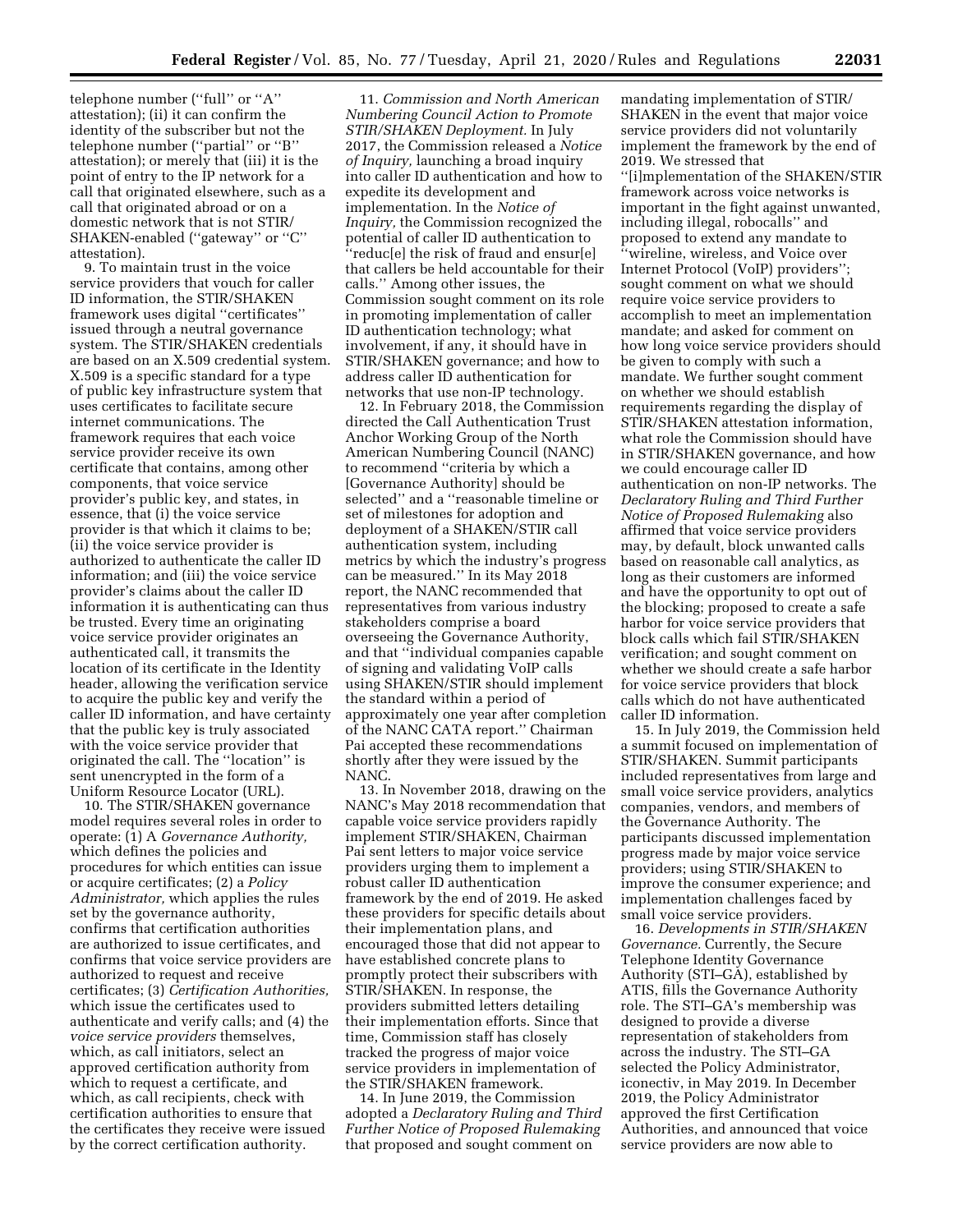register with the Policy Administrator to obtain the credentials necessary to receive certificates from approved Certification Authorities.

17. *Implementation by Voice Service Providers.* We recognize that a number of providers have been working hard to implement caller ID authentication. Some voice service providers reported that, by the end of 2019, they had completed the necessary network upgrades to support the STIR/SHAKEN framework and that they were exchanging a limited amount of traffic with authenticated caller ID information with other voice service providers. Others, however, reported only that they had completed necessary network upgrades by the end of 2019, but had not begun exchanging authenticated traffic with other voice service providers. Still others have shown little to no progress in upgrading their networks to be STIR/SHAKEN-capable.

18. More specifically, as of the end of 2019, AT&T, Bandwidth, Charter, Comcast, Cox, T-Mobile, and Verizon announced that they had upgraded their networks to support STIR/SHAKEN. AT&T, for example, confirmed that it ''authenticates all calls on its network that originate from [Voice over LTE] and consumer VoIP customers'' and ''estimates that approximately 90 percent of its wireless customer base (prepaid and postpaid) and more than 50 percent of its consumer wireline customer base are SHAKEN/STIR capable.'' Charter stated that it ''fulfilled [its] commitment to complete the implementation of the STIR/SHAKEN framework by the end of [2019].'' Similarly, Comcast reported that ''virtually all calls originating from a Comcast residential subscriber and terminating with a Comcast residential subscriber are fully authenticated through the STIR/SHAKEN protocol.'' Cox reported that it ''has deployed SHAKEN/STIR to over 99% of [its] residential customers enabling Cox to sign originating and terminating calls.'' T-Mobile stated that it was ''the first wireless provider to fully implement STIR/SHAKEN standards on [its] network'' and is ''capable of signing and authenticating 100% of SIP traffic that both originates and then terminates on [its] network." According to Verizon, it ''finished deploying STIR/SHAKEN to its wireless customer base (which constitutes more than 95% of [its] total traffic) in March 2019,'' ''is devoting substantial resources to deploying STIR/ SHAKEN to wireline customers that receive service on IP platforms capable of being upgraded with the STIR/ SHAKEN protocol'' and expects ''to achieve deployment of STIR/SHAKEN

to Fios Digital customers later this year.''

19. These voice service providers, however, were exchanging only a limited amount of authenticated traffic with other voice service providers as of the end of 2019. For instance, Comcast has begun to exchange authenticated calls with AT&T and T-Mobile, and explained that, as of December 2019, approximately 14.25% of all calls ''originating on other voice providers' networks and bound for Comcast residential subscribers had a STIR/ SHAKEN-compliant header and were verified by Comcast.'' T-Mobile explained that it is also authenticating some traffic exchanged with AT&T, Comcast, and Inteliquent. According to AT&T, it ''exchanges approximately 40 percent of its SHAKEN/STIR consumer VoIP traffic with one terminating service provider.'' Verizon stated that it was signing ''under half of [its] outbound traffic'' with one provider as of the end of 2019, and that ''for the other three partners,'' its production levels were under 5%. Cox explained that it is ''exchanging authenticated traffic with four carriers resulting in over 14% of all calls on Cox' residential IP network being verified.'' Charter stated that it is ''exchanging signed and authenticated customer call traffic end-to-end with Comcast.'' Bandwidth is also in early stages of exchanging traffic and ''has designed, tested and deployed the capability to exchange some of its production traffic with Verizon Wireless directly utilizing 'self-signed' certifications that are in keeping with the STIR/SHAKEN framework.''

20. Other voice service providers namely Frontier, Sprint, U.S. Cellular, and Vonage—stated that they have performed necessary network upgrades, but had only begun the negotiating and testing phase of exchanging authenticated traffic with other voice service providers as of the end of 2019. Frontier reported that it ''established the capability to authenticate and sign calls'' and is in the negotiating and testing phase regarding authenticating traffic exchanged with other voice service providers. Sprint reported that it ''deployed the core STIR/SHAKEN capability in its network'' and was testing the exchange of authenticated traffic with Comcast and T-Mobile. In 2019, U.S. Cellular ''successfully implemented the STIR/SHAKEN technology in its network'' and is currently ''in various stages of the [interconnection agreement] process with three of the four national wireless carriers . . . including, the successful exchange of traffic on a test basis with at least one of . . . those carriers.''

Vonage reported that it was testing with ''its two largest peering partners'' and had ''reached out to twenty additional carriers to implement outbound and inbound testing schedules.''

21. An additional category of voice service providers—namely CenturyLink, TDS, and Google—has indicated limited progress in making the necessary network upgrades. CenturyLink, for instance, stated that as of late 2019 it had ''taken the steps necessary to prepare its network for SHAKEN/STIR deployment'' and is currently conducting testing for wider deployment on its IP networks. TDS, meanwhile, reported that it had completed work in 2019 to evaluate, select, and lab test a vendor solution to allow it to integrate STIR/SHAKEN in the IP portions of its network. It is in the process of developing implementation plans, but because many of its interconnection points with other providers are not IP-enabled, it ''forecast[s] that only a small percentage of traffic will be exchanged in IP when SHAKEN/STIR is initially deployed in the TDS IP network.'' Google provided limited detail about the status of implementation but stated that it ''remains committed to implementing SHAKEN/STIR and . . . ha[s] taken considerable steps toward doing so.''

22. *Congressional Direction to Require STIR/SHAKEN Implementation.* On December 30, 2019, Congress enacted the TRACED Act, with the stated purpose of ''helping to reduce illegal and unwanted robocalls'' through numerous mechanisms. Along with other provisions directed at addressing robocalls, the TRACED Act directs the Commission to require, no later than 18 months from enactment, all voice service providers to implement STIR/ SHAKEN in the IP portions of their networks and implement an effective caller ID authentication framework in the non-IP portions of their networks. The TRACED Act further creates processes by which voice service providers (1) may be exempt from this mandate if the Commission determines they have achieved certain implementation benchmarks, and (2) may be granted an extension for compliance based on a finding of undue hardship because of burdens or barriers to implementation or based on a delay in development of a caller ID authentication protocol for calls delivered over non-IP networks. The TRACED Act further directs us, not later than December 30, 2020, to submit a report to Congress that includes: (1) an analysis of the extent to which voice service providers have implemented caller ID authentication frameworks and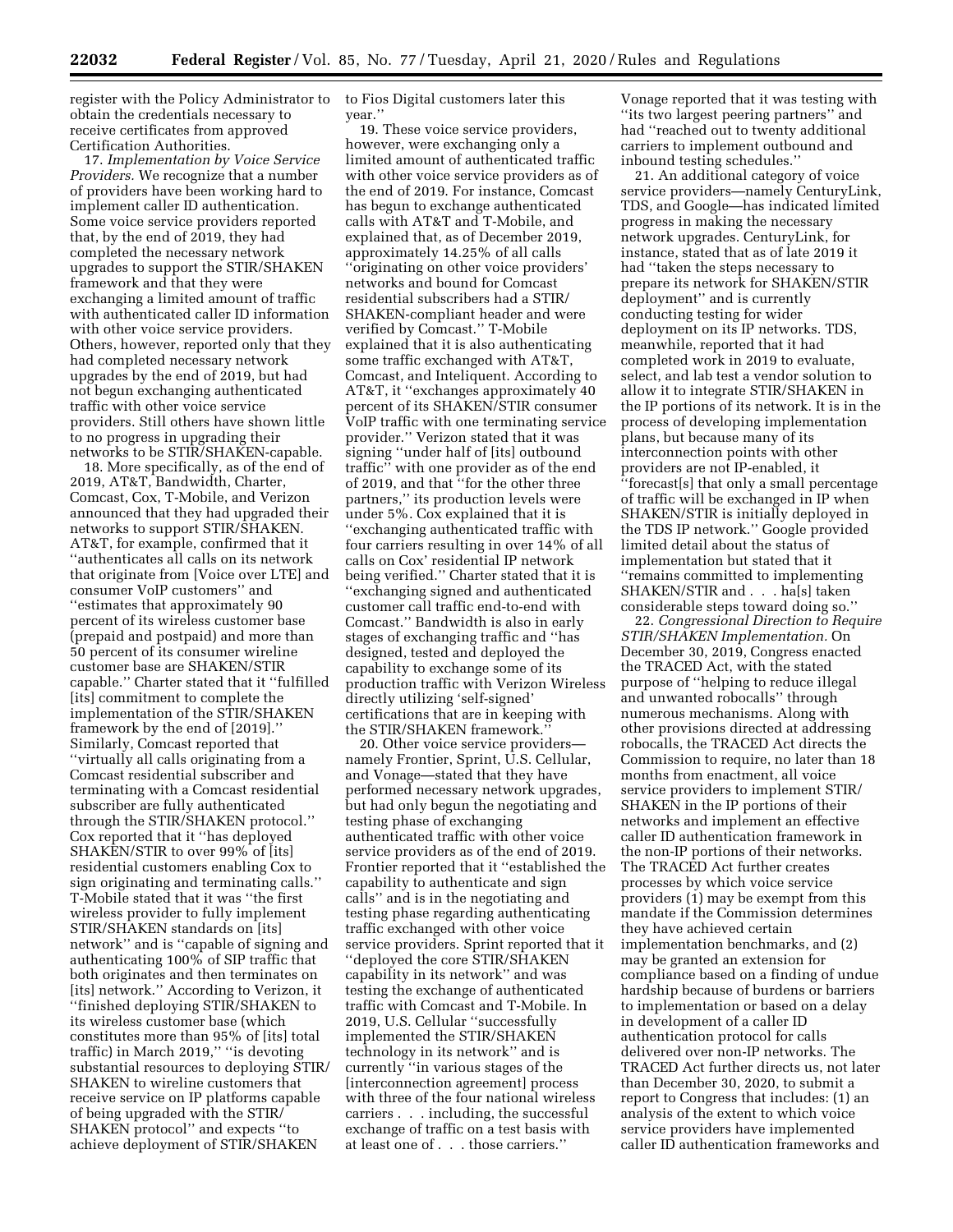whether the availability of necessary equipment and equipment upgrades has impacted such implementation; and (2) an assessment of the efficacy of the call authentication frameworks.

23. This rulemaking is one of several steps we are taking to implement the TRACED Act. For instance, we recently proposed rules to establish a registration process for a ''single consortium that conducts private-led efforts to trace back the origin of suspected unlawful robocalls.'' Additionally, the Wireline Competition Bureau (Bureau) has charged the NANC Call Authentication Trust Anchor Working Group with providing recommendations regarding the TRACED Act's direction that the Commission ''issue best practices that providers of voice service may use as part of the implementation of effective call authentication frameworks . . . to take steps to ensure the calling party is accurately identified.'' We will continue to work swiftly and carefully to implement the TRACED Act and protect Americans from illegal robocalls.

### **III. Report and Order**

24. In this Report and Order, we require all originating and terminating voice service providers to implement the STIR/SHAKEN framework in the IP portions of their networks by June 30, 2021. We adopt this mandate for several reasons, including that (1) Widespread implementation will result in significant benefits from American consumers; (2) the record overwhelmingly reflects support from a broad array of stakeholders for rapid STIR/SHAKEN implementation; (3) the state of industry-wide implementation at the end of 2019 demonstrates that further government action is necessary for timely, ubiquitous implementation; and (4) the TRACED Act expressly directs us to require timely STIR/SHAKEN implementation. Below, we discuss these reasons in more detail; describe the specific requirements that comprise our mandate; discuss our legal authority to adopt these requirements; respond to the limited record opposition to a mandate; and find that the benefits of STIR/SHAKEN implementation will far exceed the costs. USTelecom and CTIA ask us to adopt a broad call blocking safe harbor today. Transaction Network Services suggests that we require or recommend that providers pair STIR/ SHAKEN with analytics. We intend to address call-blocking issues and the role of analytics in relation to call blocking in a separate item and thus decline to address these requests here.

### *A. Mandating the STIR/SHAKEN Framework*

25. We require all originating and terminating voice service providers to implement the STIR/SHAKEN framework in the IP portions of their networks by June 30, 2021 for several compelling reasons. First, ubiquitous STIR/SHAKEN implementation will yield substantial benefits for American consumers. We estimate that the benefits of eliminating the wasted time and nuisances caused by illegal scam robocalls will exceed \$3 billion annually. And more importantly, we expect STIR/SHAKEN paired with call analytics to serve as a tool to effectively protect American consumers from fraudulent robocall schemes that cost Americans approximately \$10 billion annually. Further, we anticipate that implementation will increase consumer trust in caller ID information and encourage consumers to answer the phone, thereby benefitting businesses, healthcare providers, and non-profit charities. Widespread implementation also benefits public safety by decreasing disruptions to healthcare and emergency communications systems, and as a result, saving lives. Additional benefits include significantly reducing costs for voice service providers by eliminating unwanted network congestion and decreasing the number of consumer complaints about robocalls. Ultimately, we expect widespread STIR/ SHAKEN implementation to reduce the scourge of illegal robocalls that plague Americans every day.

26. Second, the record overwhelmingly reflects support from a broad array of stakeholders for rapid STIR/SHAKEN deployment, and many commenters support a STIR/SHAKEN mandate. Commenters, including the attorneys general of all fifty states and the District of Columbia, consumer groups, and major voice service providers expressed support for Commission action if widespread voluntary implementation did not occur. The unified state attorneys general argue that a mandate is necessary ''in the absence of prompt voluntary implementation'' by the end of 2019 because without such action, ''[b]ad actors exploit inexpensive and ubiquitous technology to scam consumers and to intrude upon consumers' lives, and the problem shows no signs of abating.'' Consumer group commenters, including Consumer Reports, the National Consumer Law Center, Consumer Action, the Consumer Federation of America, the National Association of Consumer Advocates, and Public Knowledge, observe that

''cross-carrier implementation has been relatively limited'' and state that we ''should require phone companies to adopt effective call-authentication policies and technologies.'' AT&T explains that ''SHAKEN/STIR must be widely deployed to be effective.'' Verizon similarly explains that STIR/ SHAKEN only works if all voice service providers have implemented the framework in the call path—increasing the utility of a mandate. Other providers, including Comcast and Transaction Network Services, support a ''measured'' STIR/SHAKEN requirement that accounts for existing implementation challenges. We find that our June 30, 2021 implementation date and application of the STIR/ SHAKEN mandate to only the IP portions of originating and terminating voice service providers' networks satisfies these commenters' concerns. And even commenters who express hesitation about a mandate are receptive to one that accounts for the burdens and barriers confronted by rural and small voice service providers, which we proposed to address through the process established in the TRACED Act. For example, the Voice of America's Broadband Providers and Teliax are receptive to a mandate that ''focus[es] on implementation of . . . legislation Congress enacts'' and provides for a more flexible implementation timeframe for small and rural providers.

27. Third, although some major voice service providers have taken significant steps towards STIR/SHAKEN implementation, the level of implementation by the Commission's end of 2019 deadline shows that, absent further governmental action, we will not have timely ubiquitous implementation. As Verizon states, ''verifying [c]aller ID for consumers using STIR/SHAKEN presents a classic collectivity challenge that industry may not be able to overcome on its own.'' As we have explained, some voice service providers reported that, by the end of 2019, they completed the necessary network upgrades to support the STIR/SHAKEN framework and that they were exchanging a limited amount of traffic with authenticated caller ID information with other voice service providers. Others, however, reported only that they had completed necessary network upgrades by the end of 2019, but had not begun exchanging with other voice service providers. Still others have shown little to no progress in upgrading their networks to be STIR/SHAKENcapable. We find that the lack of common exchange among these voice service providers—and the absence of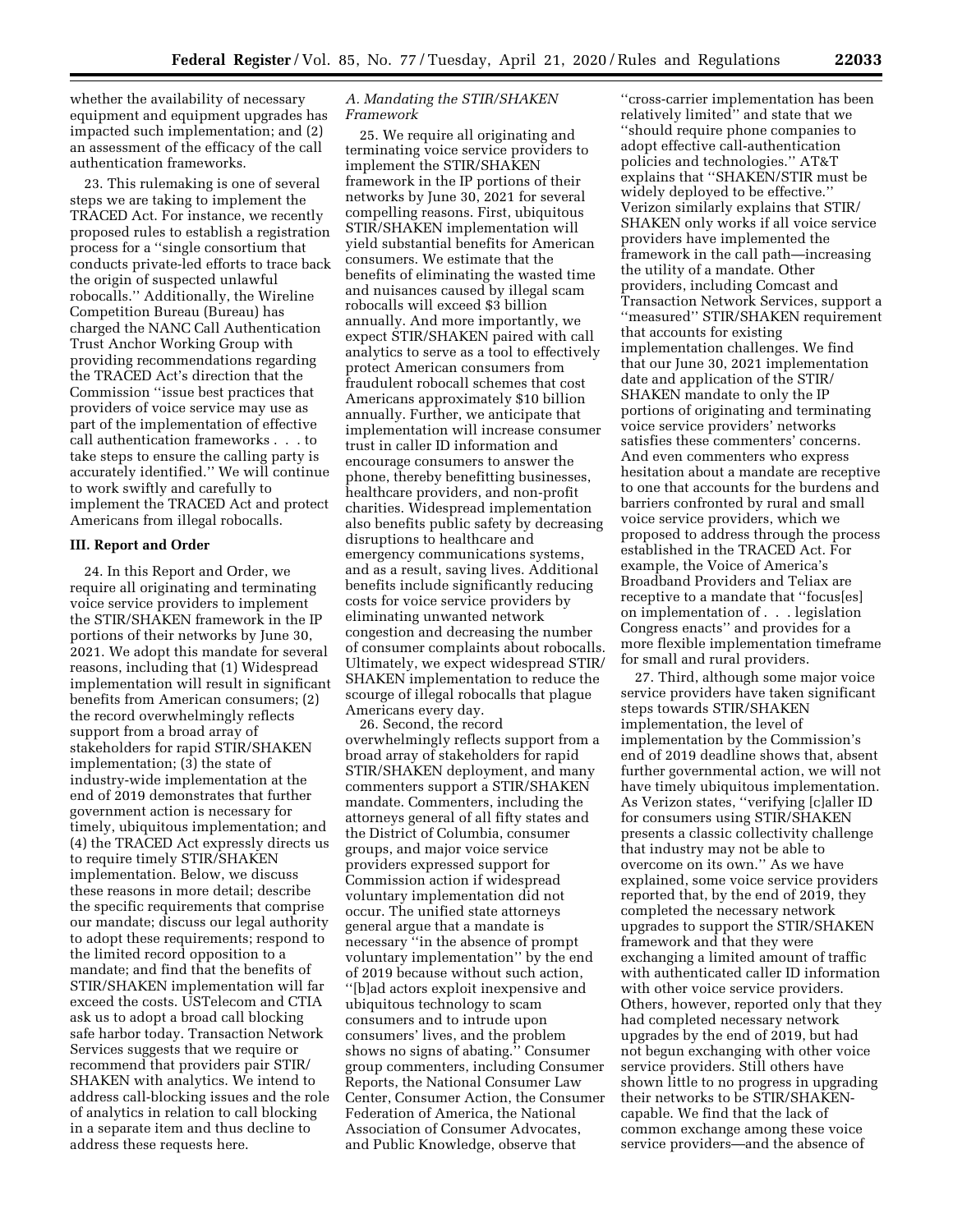substantial progress by several of them—demonstrate that major voice service providers have failed to meet the goal of achieving full implementation by the end of 2019. We therefore must act to ensure faster progress to protect the public from the scourge of illegal robocalls.

28. Finally, confirming our decision is the recently-enacted TRACED Act, which provides additional support for the implementation mandate we set forth today. The TRACED Act directs the Commission to ''require a provider of voice service to implement the STIR/ SHAKEN authentication framework in the [IP] networks of the provider of voice service.'' Congress's clear direction to require timely STIR/ SHAKEN implementation further encourages us to adopt the mandate in this Report and Order.

29. *Limited Record Opposition to a STIR/SHAKEN Implementation Mandate.* We disagree with those commenters who argue that we should not move forward with a STIR/SHAKEN implementation mandate. First, we specifically disagree with the argument that we should delay a mandate while industry develops technical solutions to allow the STIR/SHAKEN framework to accommodate certain more challenging scenarios. According to some commenters, the standards for attestation do not fully account for the situation where an enterprise subscriber places outbound calls through a voice service provider other than the voice service provider that assigned the telephone number. In such scenarios, commenters claim, it would be difficult for an outbound call to receive ''full'' or ''A'' attestation because the outbound call ''will not pass through the authentication service of the voice service provider that controls the numbering resource.'' To provide ''full'' or ''A'' attestation, the voice service provider must be able to confirm the identity of the subscriber making the call, and that the subscriber is using its associated telephone number. We are optimistic that standards bodies, which remain engaged on the impact of STIR/ SHAKEN on more challenging use cases and business models, will be able to resolve those issues—just as they have overcome numerous other barriers to caller ID authentication so far. We will continue to monitor industry progress towards solutions to these issues. For instance, the Internet Engineering Task Force (IETF) has proposed a ''certificate delegation'' solution that would allow ''the carrier who controls the numbering resource . . . to delegate a credential that could be used to sign calls regardless of which network or

administrative domain handles the outbound routing for the call.'' Further, granting a delay until standards bodies address every possible issue would risk creating an incentive for some parties to draw out standards-setting processes, to the detriment of widespread STIR/ SHAKEN implementation. To the contrary, by establishing a June 30, 2021 deadline for widespread STIR/SHAKEN implementation, we create an incentive for standards bodies to work quickly to issue actionable standards and solutions for enterprise calls. For this reason, we need not adopt a separate deadline for industry development of standards and solutions for enterprise calls, as requested by Cloud Communications Alliance. In any event, the TRACED Act requires that voice service providers implement the STIR/SHAKEN framework in their IP networks on this timetable, with only those extensions and exceptions specified by Congress. We decline USTelecom's request ''to remove the discussion surrounding enterprise signing from the *Draft S/S Mandate Order* and to move it to the *Draft S/S Mandate FNPRM* to seek further comment.'' We find this request inconsistent with the structure of the TRACED Act, which creates a general mandate and exceptions to that mandate, rather than limiting the scope of the mandate to non-enterprise calls in the first instance. We also note that USTelecom has emphasized that some enterprise signing will be ''possible in the near term'' and that ''some voice service providers with enterprise customers are already working on providing the ability for their enterprise customers to have certain enterprise calls signed (with A-level attestation) this year.'' We are confident that mandating, consistent with the TRACED Act, that voice service providers implement the STIR/SHAKEN framework in their IP networks—subject to the extensions and exceptions created by the TRACED Act—will create beneficial incentives for industry to continue to quickly develop standards to address enterprise calls.

30. Second, we disagree with Competitive Carriers Association's argument that adopting a STIR/ SHAKEN mandate would ''risk impeding development of other potential new strategies to block robocalls.'' The STIR/SHAKEN framework is one important solution that should be part of an arsenal of effective remedies to combat robocalls, and its implementation does not preclude voice service providers from pursuing additional solutions. Further, consistent with Congress's direction in the TRACED Act, we will plan to revisit our caller ID authentication rules periodically to ensure that they remain up to date.

31. Finally, we disagree with ACA Connects' suggestion that we limit our implementation mandate to only those voice service providers that originate large volumes of illegal robocalls. ACA Connects fails to account for the importance of network-wide implementation to the effectiveness of STIR/SHAKEN in reducing spoofed robocalls. Moreover, it fails to explain how we would identify or define such carriers or how such a scheme would stop malicious callers from simply using a different voice service provider.

# 1. STIR/SHAKEN Implementation Requirements

32. We adopt our proposal in the *2019 Further Notice* to require voice service providers to implement the STIR/ SHAKEN framework. Specifically, we require all originating and terminating voice service providers to fully implement STIR/SHAKEN on the portions of their voice networks that support the transmission of SIP calls and exchange calls with authenticated caller ID information with the providers with which they interconnect. This STIR/SHAKEN mandate will create the trust ecosystem necessary for effective caller ID authentication.

33. As part of today's mandate, we adopt the following three requirements: (i) A voice service provider that originates a call that exclusively transits its own network must authenticate and verify the caller ID information consistent with the STIR/SHAKEN authentication framework; (ii) a voice service provider originating a call that it will exchange with another voice service provider or intermediate provider must authenticate the caller ID information in accordance with the STIR/SHAKEN authentication framework and, to the extent technically feasible, transmit that caller ID information with authentication to the next provider in the call path; and (iii) a voice service provider terminating a call with authenticated caller ID information it receives from another provider must verify that caller ID information in accordance with the STIR/SHAKEN authentication framework. We discuss these requirements below. The TRACED Act states in  $\S 4(b)(1)(A)$  that the Commission shall ''require a provider of voice service to implement the STIR/ SHAKEN authentication framework'' in its IP networks. It goes on to create an exemption, stating that the Commission ''shall not take the action'' set forth in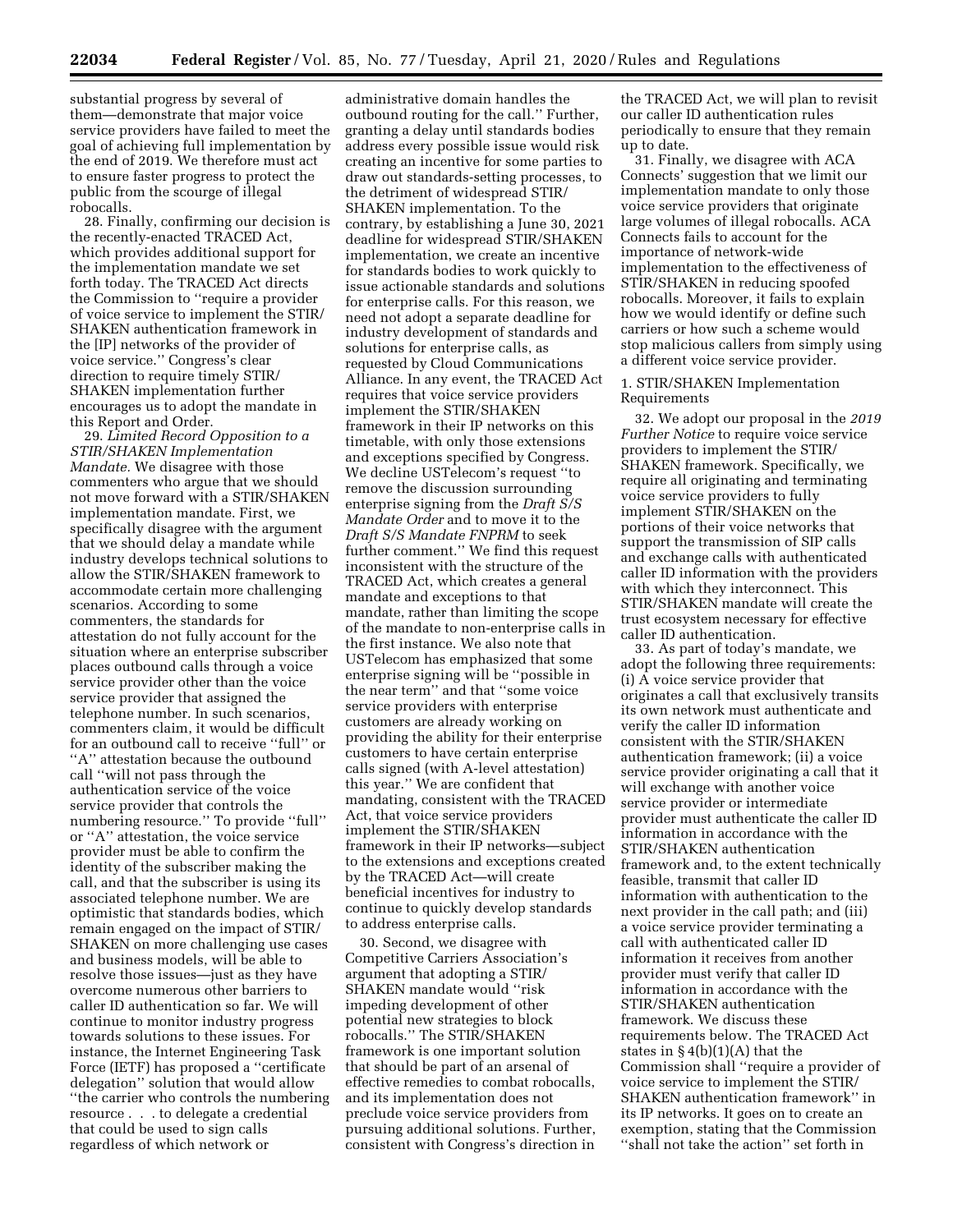§ 4(b)(1)(A) ''if the Commission determines [by December 30, 2020] that such provider of voice service'' in its Internet Protocol networks meets four criteria focused on achieving certain benchmarks prior to the full mandate going into effect. USTelecom has submitted proposed interpretations of those four criteria for our consideration. Among other things, USTelecom proposes requiring a showing that all consumer VoIP and VoLTE traffic originating on a voice service provider's network is capable of authentication, or will be capable of authentication, by June 30, 2021. CTIA and USTelecom argue that we should consider replacing the implementation criteria that we adopt with USTelecom's interpretations of the four criteria in § 4(b)(2)(A). We find this request inconsistent with the structure of the TRACED Act, which creates a general mandate to implement STIR/SHAKEN in § 4(b)(1)(A) and a separate exemption process in § 4(b)(2)(A). Further, USTelecom's suggested language would not adequately address the responsibilities of voice service providers to ''implement the STIR/SHAKEN authentication framework'' in accordance with § 4(b)(1)(A) because it would only require demonstration of testing and capability rather than the details of how authentication must actually be applied.

34. First, a voice service provider must authenticate and verify, consistent with the STIR/SHAKEN authentication framework, the caller ID information of those calls that it originates and terminates exclusively in the IP portions of its own network. The most effective caller ID authentication system requires the application of STIR/SHAKEN to all calls, including calls solely originating and terminating on the same voice service provider's network. We recognize that certain components of the STIR/SHAKEN framework are designed to promote trust across different voice service provider networks and so are not necessary for calls that a voice service provider originates and terminates solely on its own network. A provider satisfies its obligation under this requirement so long as it authenticates and verifies in a manner consistent with the STIR/SHAKEN framework, such as by including origination and attestation information in the SIP INVITE used to establish the call.

35. Our next two requirements relate to the exchange of caller ID authentication information. In the *2019 Further Notice,* we sought comment on whether we should ''require providers to sign calls on an intercarrier basis.'' The record demonstrated support for

this approach, and we add specificity by outlining particular obligations on voice service providers for this requirement. More specifically, a voice service provider that originates a call which it will exchange with another voice service provider or intermediate provider must use an authentication service and insert the Identity header in the SIP INVITE and thus authenticate the caller ID information in accordance with the STIR/SHAKEN authentication framework; it further must transmit that call with authentication to the next voice service provider or intermediate provider in the call path, to the extent technically feasible. We recognize that the transmission of STIR/SHAKEN authentication information over a non-IP interconnection point is not technically feasible at this time. Additionally, a voice service provider that terminates a call with authenticated caller ID information it receives from another voice service provider or intermediate provider must use a verification service, which uses a public key to review the information stored in the Identity header to verify that caller ID information in accordance with the STIR/SHAKEN authentication framework. These actions are at the core of an effective STIR/SHAKEN ecosystem, and each action requires the other: A terminating voice service provider can only verify caller ID information that has been authenticated by the originating voice service provider and transmitted with authentication, while an originating voice service provider's authentication has little value if the terminating voice service provider fails to verify that caller ID information.

36. *Definitions and Scope.* For purposes of the rules we adopt today, and consistent with the TRACED Act, we define ''STIR/SHAKEN authentication framework'' as ''the secure telephone identity revisited and signature-based handling of asserted information using tokens standards.'' For purposes of compliance with this definition, we find that it would be sufficient to adhere to the three ATIS standards that are the foundation of STIR/SHAKEN—ATIS–1000074, ATIS– 1000080, and ATIS–1000084—and all documents referenced therein. We recognize that industry is actively working to improve STIR/SHAKEN. Compliance with the most current versions of these three standards as of March 31, 2020, including any errata as of that date or earlier, represents the minimum requirement to satisfy our rules. ATIS and the SIP Forum conceptualized ATIS–1000074 as ''provid[ing] a baseline that can evolve

over time, incorporating more comprehensive functionality and a broader scope in a backward compatible and forward looking manner.'' We intend for our rules to provide this same room for innovation, while maintaining an effective caller ID authentication ecosystem. Voice service providers may incorporate any improvements to these standards or additional standards into their respective STIR/SHAKEN authentication frameworks, so long as any changes or additions maintain the baseline call authentication functionality exemplified by ATIS– 1000074, ATIS–1000080, and ATIS– 1000084.

37. For purposes of our rules, we also adopt a definition of ''voice service'' that aligns with the TRACED Act. The TRACED Act employs a broad definition of ''voice service'' that includes ''without limitation, any service that enables real-time, two-way voice communications, including any service that requires [I]nternet [P]rotocolcompatible customer premises equipment . . . and permits out-bound calling, whether or not the service is one-way or two-way voice over [I]nternet [P]rotocol.'' The TRACED Act definition is limited, however, to service ''that is interconnected with the public switched telephone network and that furnishes voice communications *to an end user.*'' Thus, the rules we adopt today apply to originating and terminating voice service providers and exclude intermediate providers.

38. In recognition of the fact that STIR/SHAKEN is a SIP-based solution, we limit application of the rules we adopt today to only the IP portions of voice service providers' networks those portions that are able to initiate, maintain, and terminate SIP calls. This approach is consistent with section  $4(b)(1)(A)$  of the TRACED Act, which directs us to require implementation of STIR/SHAKEN ''in the [I]nternet [P]rotocol networks of the provider of voice service.'' We agree with commenters that it would be inappropriate to simply extend the mandate we adopt to non-IP networks.

39. We adopt the proposal from the *2019 Further Notice* that our implementation mandate apply to all types of ''voice service providers wireline, wireless, and Voice over Internet Protocol (VoIP) providers.'' The Cloud Communications Alliance has raised concerns over whether all voice service providers are able to obtain the certificates used for the intercarrier exchange of authenticated caller ID information under the Governance Authority's current policies. We look forward to working with the Governance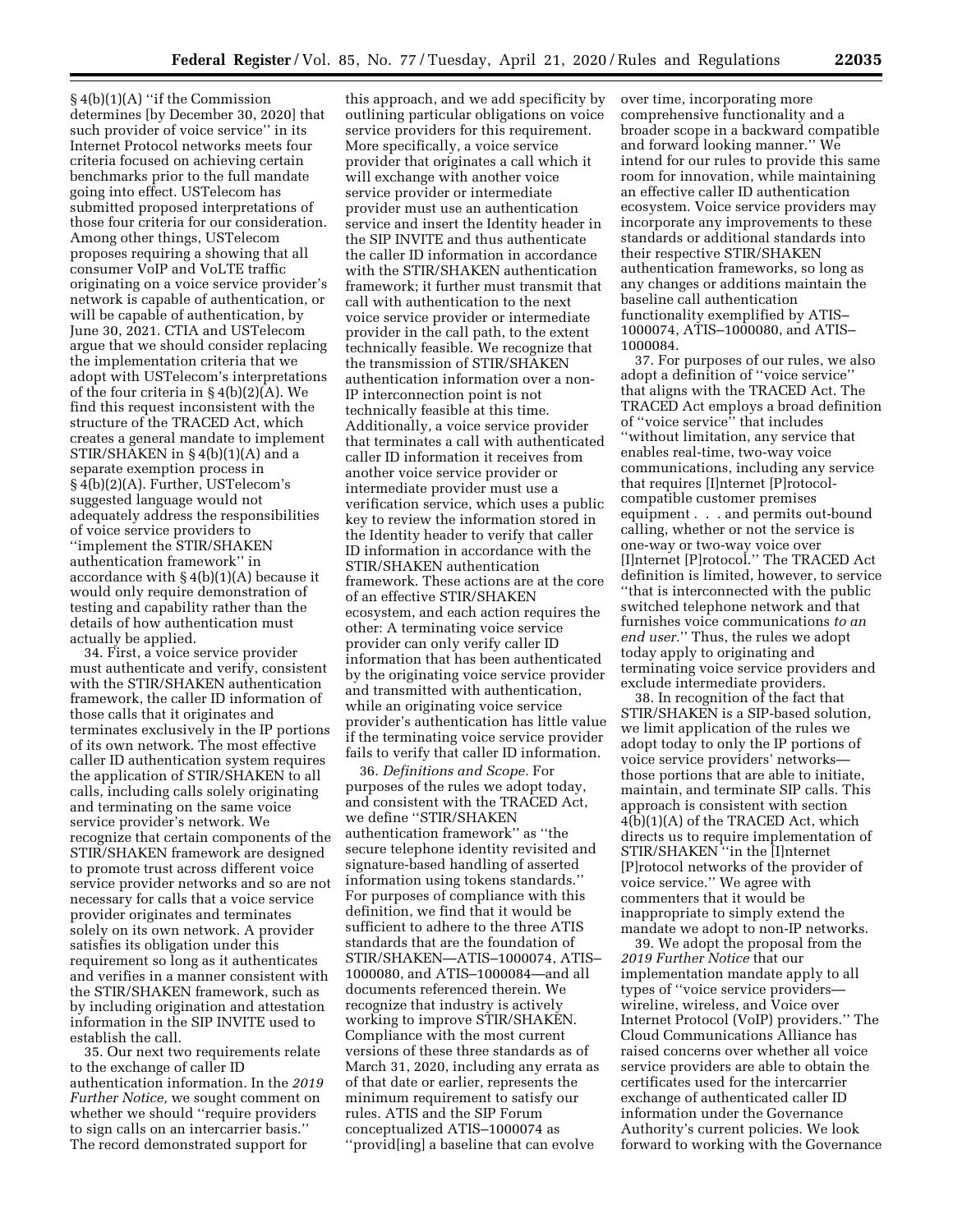Authority and the Cloud Communications Alliance and its members to determine how best to resolve these issues expeditiously going forward. This includes both two-way and one-way interconnected VoIP providers. For STIR/SHAKEN to be successful, all voice service providers capable of implementing the framework must participate. If a subset of voice service providers continue operating on IP networks without implementing STIR/SHAKEN, it will undercut the framework's effectiveness. Congress demonstrated its recognition of this fact when it adopted a broad definition of ''voice service'' in the TRACED Act, which includes ''any service that is interconnected with the public switched telephone network and that furnishes voice communications to an end user using resources from the North American Numbering Plan.'' This includes, ''without limitation, any service that enables real-time, two-way voice communications, including any service that requires [I]nternet [P]rotocol -compatible customer premises equipment (commonly known as 'CPE') and permits out-bound calling, whether or not the service is one-way or two-way voice over [I]nternet [P]rotocol.'' We find that our conclusion to apply the mandate to a broad category of voice service providers is consistent with Congress's language in the TRACED Act.

40. Finally, we clarify that the rules we adopt today do not apply to providers that lack control of the network infrastructure necessary to implement STIR/SHAKEN.

41. *Implementation Deadline.* We set the implementation deadline of June 30, 2021 for two reasons. First, it is consistent with the TRACED Act, which requires us to set a deadline for implementation of STIR/SHAKEN that is not later than 18 months after enactment of that Act, *i.e.,* no later than June 30, 2021. Second, this deadline will provide sufficient time for us to implement, and for voice service providers to gain, a meaningful benefit from the implementation exemption and extension mechanisms established by the TRACED Act. Because we find that this implementation deadline is necessary to accommodate the various exemption and extension mechanisms established by the TRACED Act, we decline to adopt the suggestion of some commenters that we mandate implementation by June 1, 2020. As we note in the accompanying Further Notice, the TRACED Act contemplates compliance extensions and exemptions for those providers that we determine meet certain criteria by December 30, 2020. We see no way to square this

statutory requirement with imposition of a mandate six months before that date.

#### 2. Legal Authority

42. We conclude that section 251(e) of the Communications Act of 1934, as amended (the Act), provides authority to mandate the adoption of the STIR/ SHAKEN framework in the IP portions of voice service providers' networks. Section 251(e) provides us ''exclusive jurisdiction over those portions of the North American Numbering Plan that pertain to the United States.'' Pursuant to this provision, we retain ''authority to set policy with respect to all facets of numbering administration in the United States.'' Our exclusive jurisdiction over numbering policy enables us to act flexibly and expeditiously with regard to important numbering matters. When bad actors unlawfully falsify or spoof the caller ID that appears on a subscriber's phone, they are using numbering resources to advance an illegal scheme. Mandating that voice service providers deploy the STIR/ SHAKEN framework will help to prevent the fraudulent exploitation of North American Numbering Plan (NANP) resources by permitting those providers and their subscribers to identify when caller ID information has been spoofed. Section 251(e) thus grants us authority to mandate that voice service providers implement the STIR/ SHAKEN caller ID authentication framework in order to prevent the fraudulent exploitation of numbering resources. The Commission has previously concluded that its numbering authority allows it to extend numbering-related requirements to interconnected VoIP providers that use telephone numbers. As the Commission has explained, ''the obligation to ensure that numbers are available on an equitable basis is reasonably understood to include not only how numbers are made available but to whom, and on what terms and conditions. Thus, we conclude that the Commission has authority under section 251(e)(1) to extend to interconnected VoIP providers both the rights and obligations associated with using telephone numbers.'' Moreover, as the Commission has previously found, section 251(e) extends to ''the use of . . . unallocated and unused numbers''; it thus gives us authority to mandate that voice service providers implement the STIR/SHAKEN framework to address the spoofing of unallocated and unused numbers. The Commission previously relied on this authority to make clear that voice service providers may block calls that spoof invalid,

unallocated, or unused numbers, none of which can actually be used to originate a call. In the *2019 Further Notice,* we proposed to rely on section 251(e) of the Act for authority to mandate implementation of caller ID authentication technology and, specifically, the STIR/SHAKEN framework; no commenter challenged that proposal. We note, however, that because STIR/SHAKEN implementation is not a ''numbering administration arrangement,'' section 251(e)(2), which provides that ''[t]he cost of establishing telecommunications numbering administration arrangements . . . shall be borne by all telecommunications carriers on a competitively neutral basis,'' does not apply here. Even if section 251(e)(2) did apply, we find that it is satisfied by our requirement that each carrier bear its own costs, since each carrier's costs will be proportional to the size and quality of its network.

43. The TRACED Act confirms our authority to mandate the adoption of the STIR/SHAKEN framework in the IP portions of voice service providers' networks. Indeed, the TRACED Act expressly directs us to require voice service providers to implement the STIR/SHAKEN framework in the IP portions of their networks no later than 18 months after the date of that Act's enactment. The TRACED Act thus provides a second clear source of authority for the rules we adopt today.

44. Finally, we note that Congress charged us with prescribing regulations to implement the Truth in Caller ID Act, which made unlawful the spoofing of caller ID information ''in connection with any telecommunications service or IP-enabled voice service . . . with the intent to defraud, cause harm, or wrongfully obtain anything of value.'' Given the constantly evolving tactics by malicious callers to use spoofed caller ID information to commit fraud, we find that the rules we adopt today are necessary to enable voice service providers to help prevent these unlawful acts and to protect voice service subscribers from scammers and bad actors. Thus, section 227(e) provides additional independent authority for these rules. While we sought comment in the *2019 Robocall Declaratory Ruling and Further Notice*  on the applicability of sections 201(b) and 202(a) as sources of authority, we did so in the context of adopting rules to create a safe harbor for certain callblocking programs and requiring voice service providers that offer call-blocking programs to maintain a Critical Calls List. Because we did not seek comment in that item on whether these provisions grant the Commission authority to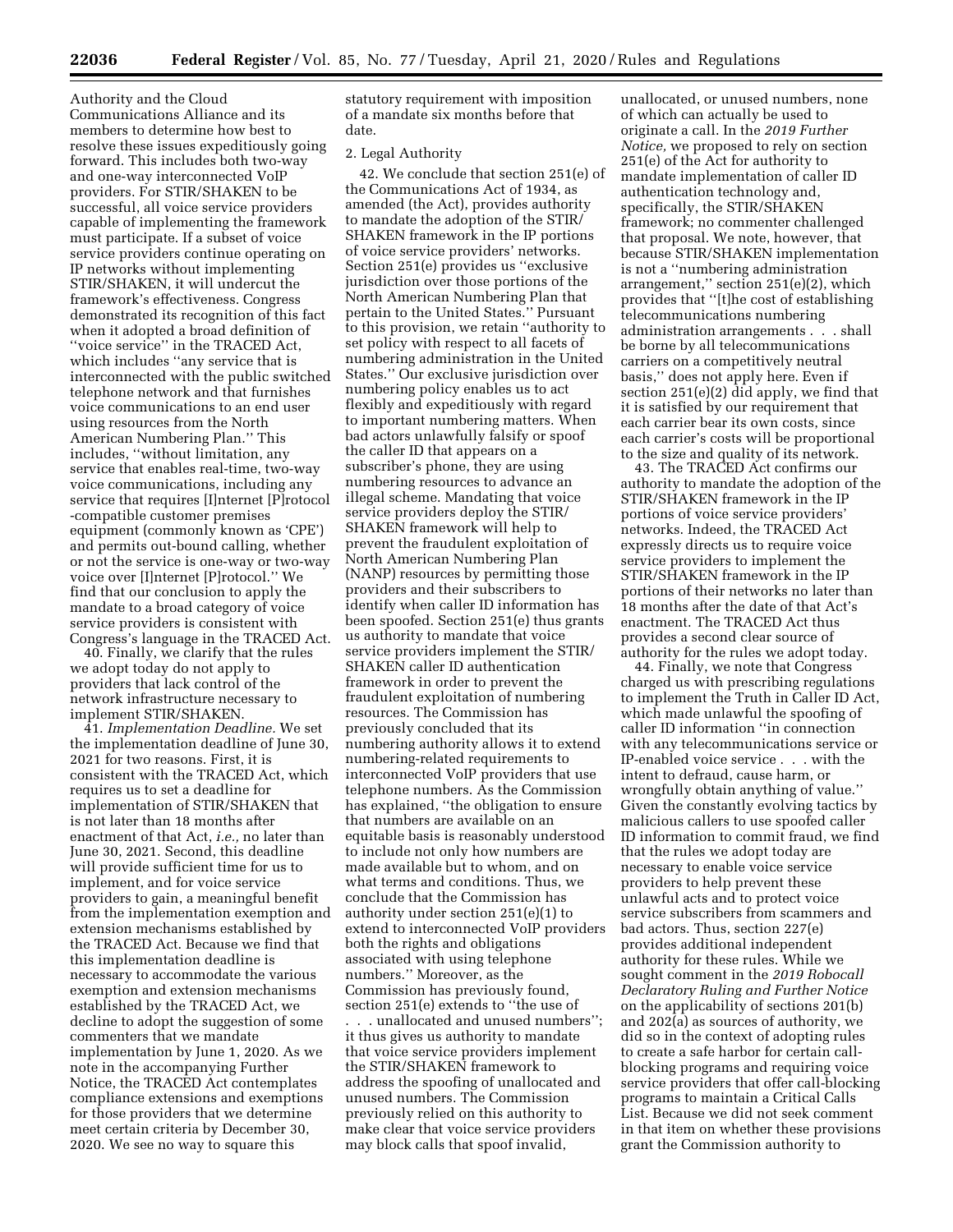mandate caller ID authentication, and specifically STIR/SHAKEN, we do not rely on them here as sources of authority.

### *B. Summary of Costs and Benefits*

45. We are convinced that the benefits of requiring STIR/SHAKEN implementation far outweigh the costs, even if adoption of the TRACED Act makes a comprehensive cost-benefit analysis of a STIR/SHAKEN implementation mandate unnecessary. Because STIR/SHAKEN is a part of a broader set of technological and regulatory efforts necessary to address illegal calls, and its limited deployment makes it difficult to measure its full effects at this time, we compare the estimated costs of implementing STIR/ SHAKEN to the overall foreseeable range of quantifiable and nonquantifiable benefits of eliminating illegal calls, recognizing that STIR/ SHAKEN is necessary but not, alone, a solution to the problem. These benefits include reduction in nuisance calls, increased protection from illegally spoofed calls restoration of consumer confidence in incoming calls, fewer robocall-generated disruptions of healthcare and emergency communications, reduction in regulatory enforcement costs, and reduction in provider costs. We conclude that, based on any plausible assumption about the scope of illegal calls deterred by STIR/SHAKEN, the foreseeable benefits of STIR/SHAKEN implementation—including reduction in calls that cost Americans billions of dollars each year—will far exceed estimated costs, including both recurring operating costs of between roughly \$39 million and \$780 million annually and estimated up-front costs, which may be in the tens of millions of dollars for the largest voice service providers. It is implausible that total implementation costs will come close to the expected benefits of our actions. For example, broad industry support for deploying STIR/SHAKEN strongly indicates that the benefits to industry alone outweigh implementation costs, even before considering the benefits to consumers of implementation.

### 1. Expected Benefits

46. We supplement our estimate of the benefits of eliminating illegal and unwanted robocalls in the *2019 Further Notice* with additional data. Consistent with our earlier conclusion, we find that the deployment requirements set forth in this Report and Order will be integral to solving illegal robocall spoofing specifically and illegal robocalling generally.

47. *Eliminating Nuisance.* In the *2019 Further Notice,* we estimated benefits of at least \$3 billion from eliminating illegal scam robocalls. That estimate assumed a benefit of ten cents per call and multiplied it across a figure of 30 billion illegal scam robocalls per year, derived from third-party data. We also sought comment on this \$3 billion estimate and concluded that ''most of these benefits can be achieved . . . primarily because SHAKEN/STIR will inform providers of the call's true origination.'' We received no comment on this conclusion. In its comments, Smithville Telephone Company states that a \$3 billion benefit amounts to 55 cents per voice line per month (calculated by dividing the \$3 billion benefit by 455 million retail voice telephone service connections based on the FCC's Voice Telephone Services Status as of June 30, 2017), and questions whether such benefit is enough to drive this decision. The estimate of 30 billion scam calls consists of an estimated 47% of all robocalls. If the average line receives approximately 5 to 6 scam calls per month, Smithville's calculation is consistent with our previous estimate. Our burden is to determine that benefits exceed costs, and we find that the benefits of implementing STIR/SHAKEN far exceed the costs. We agree with commenters that STIR/SHAKEN is one important part of a broader set of tools to solve illegal robocalls. We thus reaffirm our finding that the potential benefits resulting from eliminating the wasted time and nuisances caused by illegal scam robocalls will exceed \$3 billion annually.

48. *Reducing Fraud.* Fraudulent robocall schemes cost Americans an estimated \$10.5 billion annually, according to a third-party survey. To reach \$10.5 billion, Truecaller multiplied the 17% of survey respondents who reported losing money in a scam during the past 12 months by the 2018 U.S. Census adult population estimate of 253 million. The estimated 43 million phone scam victims was then multiplied by the average loss of \$244. A recent civil action filed by the U.S. Department of Justice against five VoIP carriers identifies several examples of fraud where consumers individually lost between \$700 and \$9,800 in a single instance. To reach \$10.5 billion, Truecaller multiplied the 17% of survey respondents who reported losing money in a scam during the past 12 months by the 2018 U.S. Census adult population estimate of 253 million. The estimated 43 million phone scam victims was then multiplied by the average loss of \$244.

While STIR/SHAKEN will not itself stop a malicious party from using the voice network to commit fraud, it will inform a call recipient that the caller has used deceptive caller ID information to try to convince the called party to answer the phone. Many commenters noted value in pairing STIR/SHAKEN with call analytics, and we expect this will significantly reduce the effectiveness of spoofing fraud that costs Americans billions of dollars each year, and similarly reduce the incidence of such fraud.

49. *Restoring Confidence in Caller ID Information.* STIR/SHAKEN implementation and other efforts to minimize illegal robocalls will begin to restore trust in caller ID information and make call recipients more likely to answer the phone. Declines in willingness to answer incoming calls in recent years have harmed businesses, healthcare providers, and non-profit charities. For example, utility companies often call to confirm installation appointments, ''[b]ut if the customer doesn't answer the phone for the appointment reminder and the truck shows up when they're not there, by one estimate, that's a \$150 cost.'' Similarly, medical providers have indicated that patients often fail to answer scheduling calls from specialists' offices and eventually the office will give up after repeated attempts. Donations to charities have also declined as a result of the decreased likelihood of answering the phone. Such organizations likely will benefit because recipients should be more likely to answer their phones if caller ID information is authenticated. Furthermore, while we do not adopt any display mandates in this item, we anticipate that voice service providers will implement voluntary efforts to restore confidence in caller ID information. Studies conducted by Cequint indicate that including additional caller ID information (*e.g.,*  showing a business logo along with caller ID information on a smartphone display to convey legitimacy) increased pick up rates from 21% to 71%. Such information will enhance the benefits achieved by STIR/SHAKEN implementation.

50. *Ensuring Reliable Access to Emergency and Healthcare Communications.* Implementing STIR/ SHAKEN will lead to fewer disruptions of healthcare and emergency communication systems that needlessly put lives at risk. Hospitals and 911 dispatch centers have reported that robocall surges have disabled or disrupted their communications network, and such disruptions have the potential to impede communications in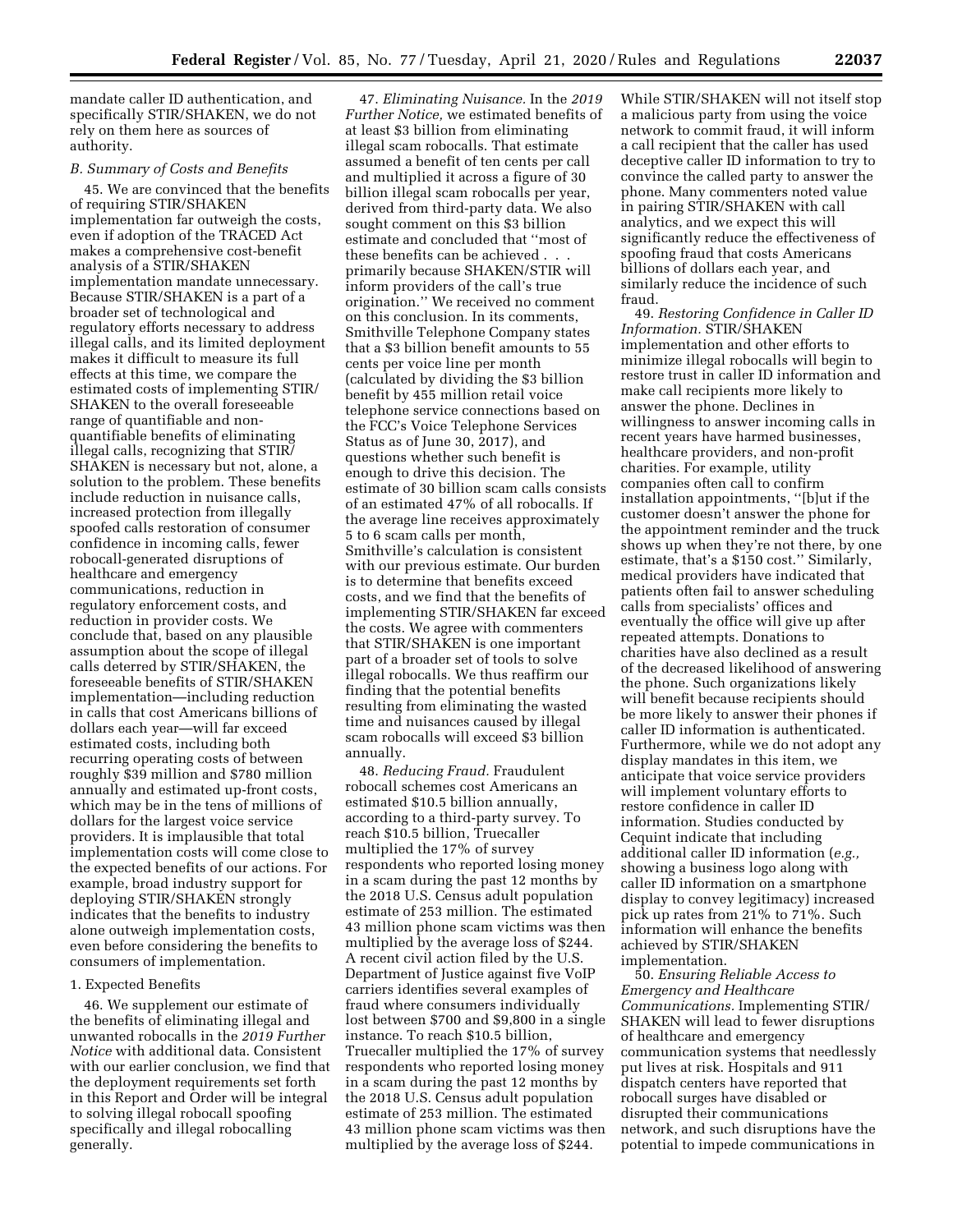life-or-death emergency situations. In one instance, Tufts Medical Center in Boston received more than 4,500 robocalls in a two-hour period. In another, the phone lines of several 911 dispatch centers in Tarrant County, Texas, were disabled because of an hour long surge in robocalls. In 2018, the Commission imposed a \$120 million penalty for an illegal robocall campaign that disrupted an emergency medical paging service. Enabling voice service providers to more effectively identify illegal calls, including spoofed calls, to healthcare and emergency communication systems should reduce the risk of such situations. The benefit to public safety will be considerable.

51. *Reducing Costs to Voice Service Providers.* An overall reduction in robocalls will ''greatly lower network costs by eliminating unwanted traffic and by eliminating the labor costs of handling numerous customer complaints.'' We treat these anticipated reductions in cost as a benefit to providers in order to limit our analysis of expected costs to those for implementation and operation. Illegal robocalls have led to unnecessary network congestion with broader possible impacts than the targeted disruption of healthcare and emergency operations described above. We agree with Comcast's assessment that ''the ability to identify and address illegally spoofed robocalls using STIR/SHAKEN will help reduce network costs for voice service providers.'' One commenter argues that this benefit may be realized by larger providers more than smaller providers and we acknowledge that the benefits of changes in network capacity will vary by provider. Voice service providers should also realize cost savings through the reduced need for customer service regarding illegal calls. We find that the overall benefit of these anticipated cost savings will be substantial and represent a long-term reduction in provider costs attributable to STIR/SHAKEN. Voice service providers may pass on the cost savings to subscribers in the form of lower prices, resulting in additional benefit to their subscribers.

52. *Reducing Spending on Enforcement Actions.* Broad STIR/ SHAKEN implementation will both reduce the need for enforcement against illegally spoofed robocalls and make continued enforcement less resource intensive. The Commission has brought at least six enforcement actions against apparently liable actors for illegally spoofing caller ID, and issued 38 warning citations for violations of the Telephone Consumer Protection Act. The Federal Trade Commission has

taken 145 enforcement actions against companies for Do Not Call Registry violations, and 25 other federal, state, and local agencies brought 87 enforcement actions as part of a single 2019 initiative. By reducing overall numbers of robocalls and providing additional information for enforcement, industry-wide implementation of STIR/ SHAKEN will save resources at federal, state, and local agencies. While we do not quantify these savings, we believe they add to the benefits of STIR/ SHAKEN implementation that will accrue.

### 2. Expected Costs

53. Implementation costs for STIR/ SHAKEN will vary depending on a voice service provider's existing network configuration. Commenters indicated that voice service providers will incur ongoing costs in addition to one-time implementation costs. Estimated one-time costs include, among others, software licensing for authentication and verification services; hardware upgrades to network elements such as session border controllers and hardware upgrades required for software compatibility; as well as connectivity and network configuration changes, depending on current network configuration, and related testing. One of the largest voice service providers estimates that it will face one-time implementation costs ''in the tens of millions of dollars.'' We expect that implementation costs are likely to vary significantly based on voice service provider size and choices as to implementation solutions. For example, voice service providers choosing to directly implement STIR/SHAKEN will likely face larger one-time costs than voice service providers choosing a hosted solution, which are likely to have larger recurring costs. Recurring annual costs will include fees associated with authenticating and verifying calls, plus certificate fees. Estimates for recurring annual operating costs discussed by panelists at the Commission's July 2019 SHAKEN/STIR Robocall Summit range anywhere from approximately \$15,000 to \$300,000. Our estimate regarding recurring annual operating costs reflects a range because of variation in provider costs and the uncertainty of costs given the ongoing nature of STIR/SHAKEN implementation. One commenter asserts that recurring annual operating costs are ''likely to be on the lower end of th[is] range.'' On the other hand, USTelecom points out that fees paid by voice service providers to the Governance Authority and Policy Administrator range from \$825 to \$240,000 per year

and states that a number of its members pay the highest annual fee. Based on the record, we estimate that the approximately 2,600 voice service providers together would spend between roughly \$39 million and \$780 million annually in operating costs, with up-front costs for the largest voice service providers in the tens of millions of dollars. Approximately 2,600 companies offered mobile voice or fixed voice service in December 2018. We anticipate that voice service providers may be able to streamline their costs over time. Moreover, we recognize that smaller voice service providers may have different costs and challenges than larger providers, but we are confident that benefits to all Americans far exceed one-time implementation and recurring annual operating costs. One small, rural provider, using estimates from the Commission's 2019 SHAKEN/STIR Robocall Summit, concludes that an annual recurring cost of \$100,000 will result in a cost of \$26 per line for its 319 customers. Additionally, in the Further Notice, we propose to extend the compliance deadline for smaller voice service providers and anticipate that increased competition between vendors may result in lower prices and higher quality solutions. One small, rural provider, using estimates from the Commission's 2019 SHAKEN/STIR Robocall Summit, concludes that an annual recurring cost of \$100,000 will result in a cost of \$26 per line for its 319 customers. Additionally, in the Further Notice, we propose to extend the compliance deadline for smaller voice service providers and anticipate that increased competition between vendors may result in lower prices and higher quality solutions.

#### *C. Other Issues*

54. *Display.* We are pleased by voice service providers' efforts to incorporate STIR/SHAKEN verification results in the information that they display to their customers. Voice service providers so far are taking a variety of approaches to leveraging STIR/SHAKEN verification result information to protect their subscribers from fraudulently spoofed calls, including through display of that information. For instance, AT&T announced that it would display a green checkmark and the words ''Valid Number'' to subscribers if the call has been authenticated and passed through screening. T-Mobile announced that it would display the words ''Caller Verified,'' on the end user's device when it has verified that the call is authentic. Other voice service providers have not yet announced plans to display STIR/SHAKEN authentication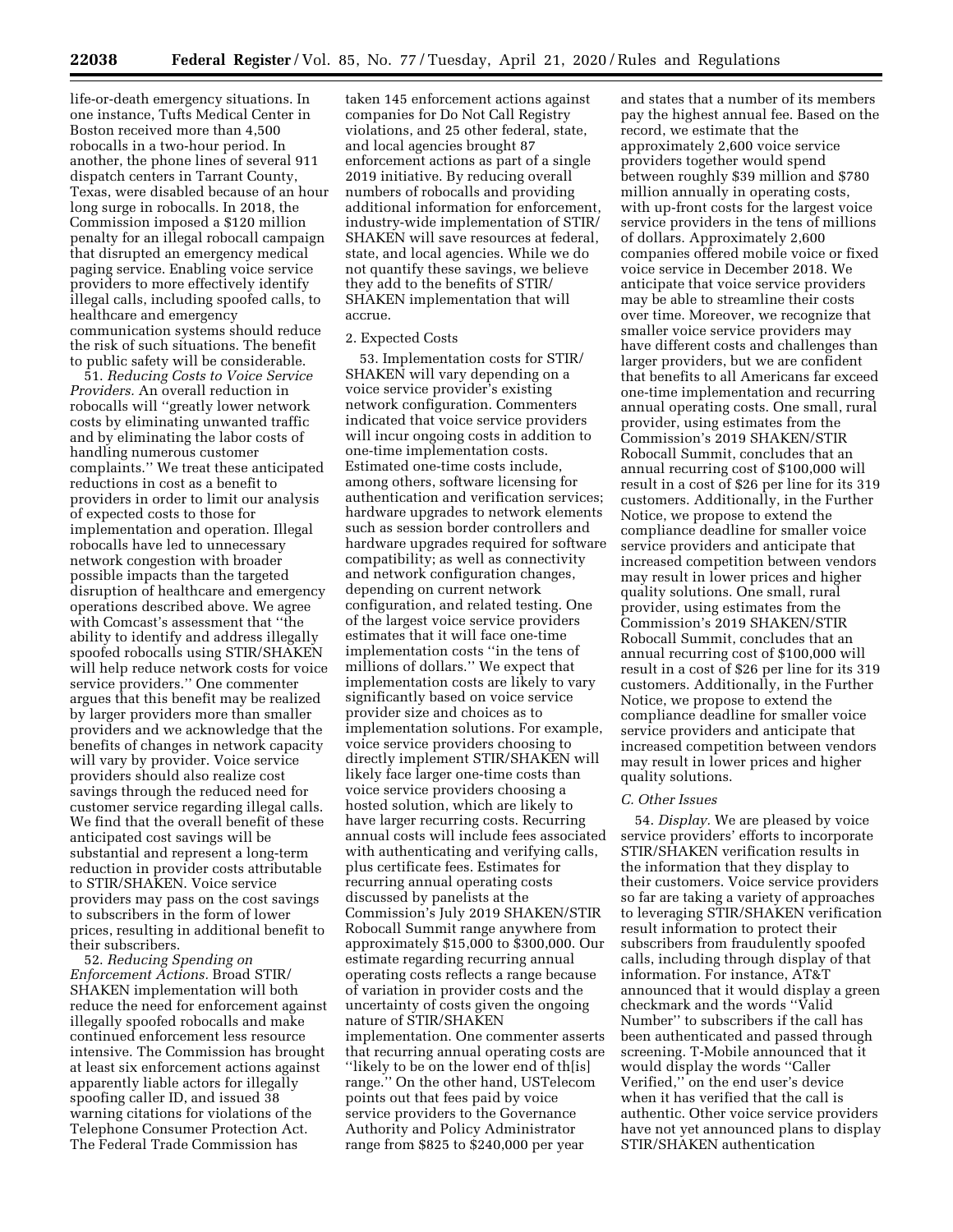information. Because we expect voice service providers to have marketplace incentives to make the best possible use of STIR/SHAKEN information once it is available, and because industry practices regarding display of STIR/ SHAKEN verification results are in their early stages of development, we decline at this time to require voice service providers to display STIR/SHAKEN verification results to their subscribers or mandate the specifications voice service providers must use if they choose to display. AARP and CUNA advocate for a display requirement but do not identify a reason for a mandate beyond merely pointing to the value of displaying verification information. While display of verification information may be valuable, we decline to adopt a mandate on that basis because we expect the marketplace to drive display efforts, and because we anticipate that marketplace solutions will be superior to a static regulatory mandate. In December 2019, the Consumer Advisory Committee recommended that stakeholders ''conduct studies and solicit input on what factors voice service providers should consider for displaying caller ID information to consumers, including . . . SHAKEN/STIR verification.'' We do not seek to prevent the market from determining which form of display, if any, is most useful; instead, we seek to encourage voice service providers to find the solutions that work best for their subscribers. 55. *Governance.* Several commenters

advocate changing the governance structure. These commenters suggest we play an adjudicatory role in disputes that may arise between voice service providers, or direct the Governance Authority to take action on specific use cases, or change the membership requirements of the Governance Authority.

56. We decline to impose new regulations on the STIR/SHAKEN governance structure. Stakeholders met the aggressive timeline laid out in the report issued by the North American Numbering Council (NANC), establishing a collaborative Governance Authority and selecting the Policy Administrator by May 2019. By December 2019, the Policy Administrator approved the first Certification Authorities, and voice service providers were able to register with the Policy Administrator to obtain credentials necessary to receive certificates from approved Certificate Authorities. We agree with T-Mobile that, at this time, it ''is not necessary for the Commission to have a role in STIR/ SHAKEN governance.'' STIR/SHAKEN

is a flexible solution with an industryled governance system that can adapt and respond to new developments. We do not think that our intervention in the governance structure is appropriate at this stage given that we do not know the nature and scope of the problems that may arise and industry is already working to address specific use cases. Additionally, because the Governance Authority is made up of a variety of stakeholders representing many perspectives, we have no reason to believe it will not operate on a neutral basis. The current STI–GA Leadership and Board of Directors is available at *[https://www.atis.org/sti-ga/leadership.](https://www.atis.org/sti-ga/leadership)* 

### **IV. Procedural Matters**

57. *Paperwork Reduction Act.* This document does not contain new or modified information collection requirements subject to the Paperwork Reduction Act of 1995 (PRA), Public Law 104–13. In addition, therefore, it does not contain any new or modified information collection burden for small business concerns with fewer than 25 employees, pursuant to the Small Business Paperwork Relief Act of 2002, Public Law 107–198.

58. *Congressional Review Act.* The Commission has determined, and the Administrator of the Office of Information and Regulatory Affairs, Office of Management and Budget, concurs, that this rule is non-major under the Congressional Review Act, 5 U.S.C. 804(2). The Commission will send a copy of this Report & Order and Further Notice of Proposed Rulemaking to Congress and the Government Accountability Office pursuant to 5 U.S.C. 801(a)(1)(A).

59. *Ex Parte Rules.* This proceeding shall be treated as a ''permit-butdisclose'' proceeding in accordance with the Commission's *ex parte* rules. Persons making *ex parte* presentations must file a copy of any written presentation or a memorandum summarizing any oral presentation within two business days after the presentation (unless a different deadline applicable to the Sunshine period applies). Persons making oral *ex parte*  presentations are reminded that memoranda summarizing the presentation must (1) List all persons attending or otherwise participating in the meeting at which the *ex parte*  presentation was made, and (2) summarize all data presented and arguments made during the presentation. If the presentation consisted in whole or in part of the presentation of data or arguments already reflected in the presenter's written comments, memoranda or other

filings in the proceeding, the presenter may provide citations to such data or arguments in his or her prior comments, memoranda, or other filings (specifying the relevant page or paragraph numbers where such data or arguments can be found) in lieu of summarizing them in the memorandum. Documents shown or given to Commission staff during *ex parte* meetings are deemed to be written *ex parte* presentations and must be filed consistent with Rule 1.1206(b). In proceedings governed by Rule 1.49(f) or for which the Commission has made available a method of electronic filing, written *ex parte* presentations and memoranda summarizing oral *ex parte*  presentations, and all attachments thereto, must be filed through the electronic comment filing system available for that proceeding, and must be filed in their native format (*e.g.,* .doc, .xml, .ppt, searchable .pdf). Participants in this proceeding should familiarize themselves with the Commission's *ex parte* rules.

60. *Final Regulatory Flexibility Analysis.* As required by the Regulatory Flexibility Act of 1980 (RFA), an Initial Regulatory Flexibility Analysis (IRFA) was incorporated into the *2019 Robocall Declaratory Ruling and Further Notice.*  The Commission sought written public comment on the possible significant economic impact on small entities regarding the proposals addressed in the *2019 Robocall Declaratory Ruling and Further Notice,* including comments on the IRFA. Pursuant to the RFA, a Final Regulatory Flexibility Analysis is set forth in Appendix C. The Commission's Consumer and Governmental Affairs Bureau, Reference Information Center, will send a copy of this *Report and Order,* including the FRFA, to the Chief Counsel for Advocacy of the Small Business Administration (SBA).

#### *A. Need for, and Objectives of, the Rules*

61. Nefarious schemes that manipulate caller ID information to deceive consumers about the name and phone number of the party that is calling them, in order to facilitate fraudulent and other harmful activities, continue to plague American consumers. In this *Report and Order*  (*Order*), we both act on our proposal to require voice service providers to implement the STIR/SHAKEN caller ID authentication framework if major voice service providers did not voluntarily do so by the end of 2019, and implement the Pallone-Thune Telephone Robocall Abuse Criminal Enforcement and Deterrence (TRACED) Act, which directs the Commission to require all voice service providers to implement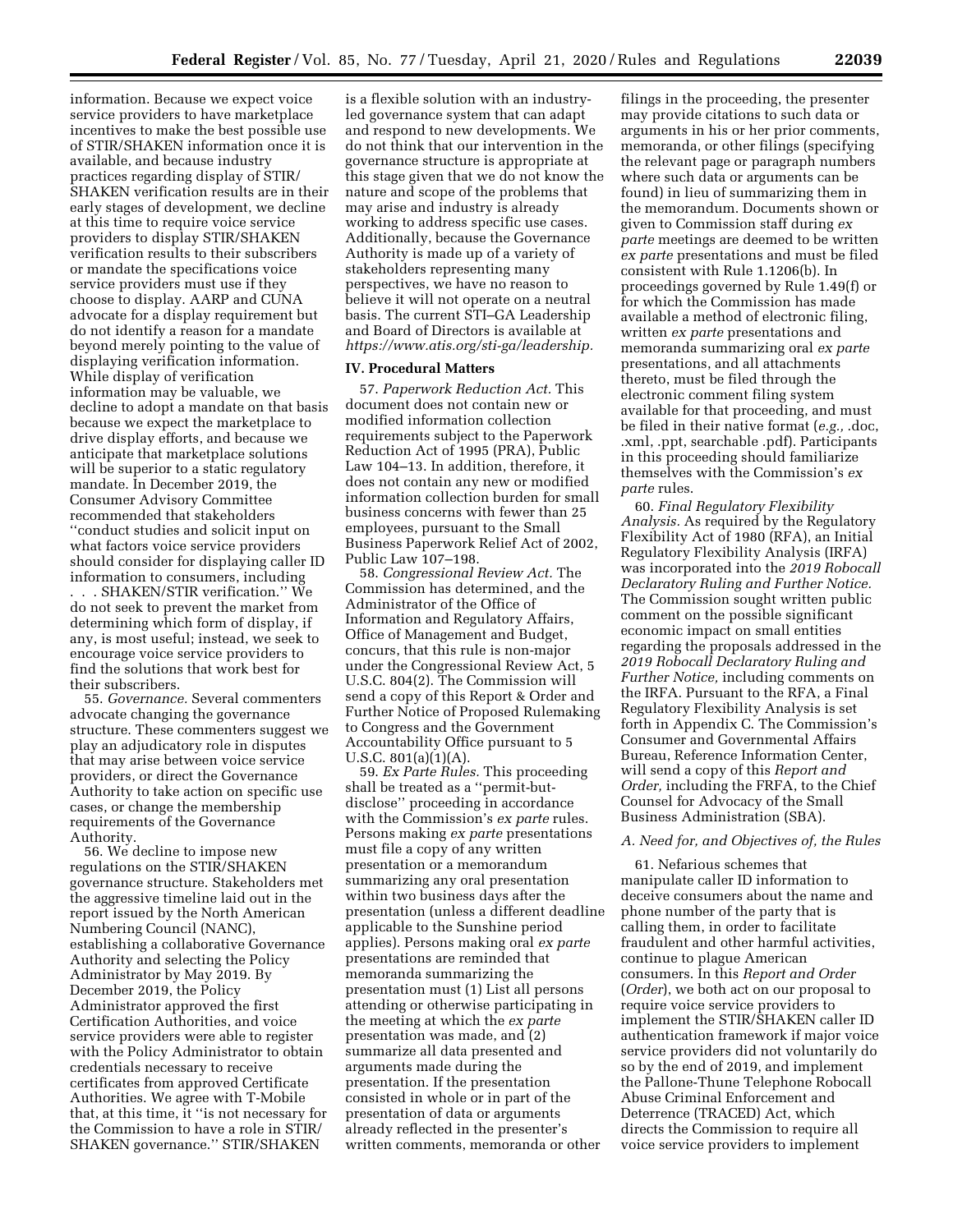STIR/SHAKEN in the IP portions of their networks.

### *B. Summary of Significant Issues Raised by Public Comments in Response to the IRFA*

62. There were no comments filed that specifically addressed the proposed rules and policies presented in the IRFA.

### *C. Response to Comments by the Chief Counsel for Advocacy of the SBA*

63. Pursuant to the Small Business Jobs Act of 2010, which amended the RFA, the Commission is required to respond to any comments filed by the Chief Counsel for Advocacy of the Small Business Administration (SBA), and to provide a detailed statement of any change made to the proposed rules as a result of those comments.

64. The Chief Counsel did not file any comments in response to the proposed rules in this proceeding.

### *D. Description and Estimate of the Number of Small Entities to Which the Rules Will Apply*

65. The RFA directs agencies to provide a description and, where feasible, an estimate of the number of small entities that may be affected by the final rules adopted pursuant to the *Order.* The RFA generally defines the term ''small entity'' as having the same meaning as the terms ''small business,'' ''small organization,'' and ''small governmental jurisdiction.'' In addition, the term ''small business'' has the same meaning as the term ''small-business concern'' under the Small Business Act. Pursuant to 5 U.S.C. 601(3), the statutory definition of a small business applies ''unless an agency, after consultation with the Office of Advocacy of the Small Business Administration and after opportunity for public comment, establishes one or more definitions of such term which are appropriate to the activities of the agency and publishes such definition(s) in the **Federal Register**.''A ''smallbusiness concern'' is one which: (1) Is independently owned and operated; (2) is not dominant in its field of operation; and (3) satisfies any additional criteria established by the SBA.

# 1. Wireline Carriers

66. *Wired Telecommunications Carriers.* The U.S. Census Bureau defines this industry as ''establishments primarily engaged in operating and/or providing access to transmission facilities and infrastructure that they own and/or lease for the transmission of voice, data, text, sound, and video using wired communications networks.

Transmission facilities may be based on a single technology or a combination of technologies. Establishments in this industry use the wired telecommunications network facilities that they operate to provide a variety of services, such as wired telephony services, including VoIP services, wired (cable) audio and video programming distribution, and wired broadband internet services. By exception, establishments providing satellite television distribution services using facilities and infrastructure that they operate are included in this industry.'' The SBA has developed a small business size standard for Wired Telecommunications Carriers, which consists of all such companies having 1,500 or fewer employees. U.S. Census Bureau data for 2012 show that there were 3,117 firms that operated that year. Of this total, 3,083 operated with fewer than 1,000 employees. The largest category provided by the census data is ''1000 employees or more'' and a more precise estimate for firms with fewer than 1,500 employees is not provided. Thus, under this size standard, the majority of firms in this industry can be considered small.

67. *Local Exchange Carriers (LECs).*  Neither the Commission nor the SBA has developed a size standard for small businesses applicable to local exchange services. The closest applicable NAICS Code category is Wired Telecommunications Carriers. Under the applicable SBA size standard, such a business is small if it has 1,500 or fewer employees. U.S. Census Bureau data for 2012 show that there were 3,117 firms that operated for the entire year. Of that total, 3,083 operated with fewer than 1,000 employees. The largest category provided by the census data is ''1000 employees or more'' and a more precise estimate for firms with fewer than 1,500 employees is not provided. Thus under this category and the associated size standard, the Commission estimates that the majority of local exchange carriers are small entities.

68. *Incumbent Local Exchange Carriers (incumbent LECs).* Neither the Commission nor the SBA has developed a small business size standard specifically for incumbent local exchange services. The closest applicable NAICS Code category is Wired Telecommunications Carriers. Under the applicable SBA size standard, such a business is small if it has 1,500 or fewer employees. U.S. Census Bureau data for 2012 indicate that 3,117 firms operated the entire year. Of this total, 3,083 operated with fewer than 1,000 employees. Consequently, the

Commission estimates that most providers of incumbent local exchange service are small businesses that may be affected by our actions. According to Commission data, one thousand three hundred and seven (1,307) Incumbent Local Exchange Carriers reported that they were incumbent local exchange service providers. Of this total, an estimated 1,006 have 1,500 or fewer employees. Thus, using the SBA's size standard the majority of incumbent LECs can be considered small entities.

69. *Competitive Local Exchange Carriers (competitive LECs), Competitive Access Providers (CAPs), Shared-Tenant Service Providers, and Other Local Service Providers.* Neither the Commission nor the SBA has developed a small business size standard specifically for these service providers. The appropriate NAICS Code category is Wired Telecommunications Carriers and under that size standard, such a business is small if it has 1,500 or fewer employees. U.S. Census Bureau data for 2012 indicate that 3,117 firms operated during that year. Of that number, 3,083 operated with fewer than 1,000 employees. The largest category provided by the census data is ''1000 employees or more'' and a more precise estimate for firms with fewer than 1,500 employees is not provided. Based on these data, the Commission concludes that the majority of Competitive LECS, CAPs, Shared-Tenant Service Providers, and Other Local Service Providers, are small entities. According to Commission data, 1,442 carriers reported that they were engaged in the provision of either competitive local exchange services or competitive access provider services. Of these 1,442 carriers, an estimated 1,256 have 1,500 or fewer employees. In addition, 17 carriers have reported that they are Shared-Tenant Service Providers, and all 17 are estimated to have 1,500 or fewer employees. Also, 72 carriers have reported that they are Other Local Service Providers. Of this total, 70 have 1,500 or fewer employees. Consequently, based on internally researched FCC data, the Commission estimates that most providers of competitive local exchange service, competitive access providers, Shared-Tenant Service Providers, and Other Local Service Providers are small entities.

70. We have included small incumbent LECs in this present RFA analysis. As noted above, a ''small business'' under the RFA is one that, *inter alia,* meets the pertinent smallbusiness size standard (*e.g.,* a telephone communications business having 1,500 or fewer employees) and ''is not dominant in its field of operation.'' The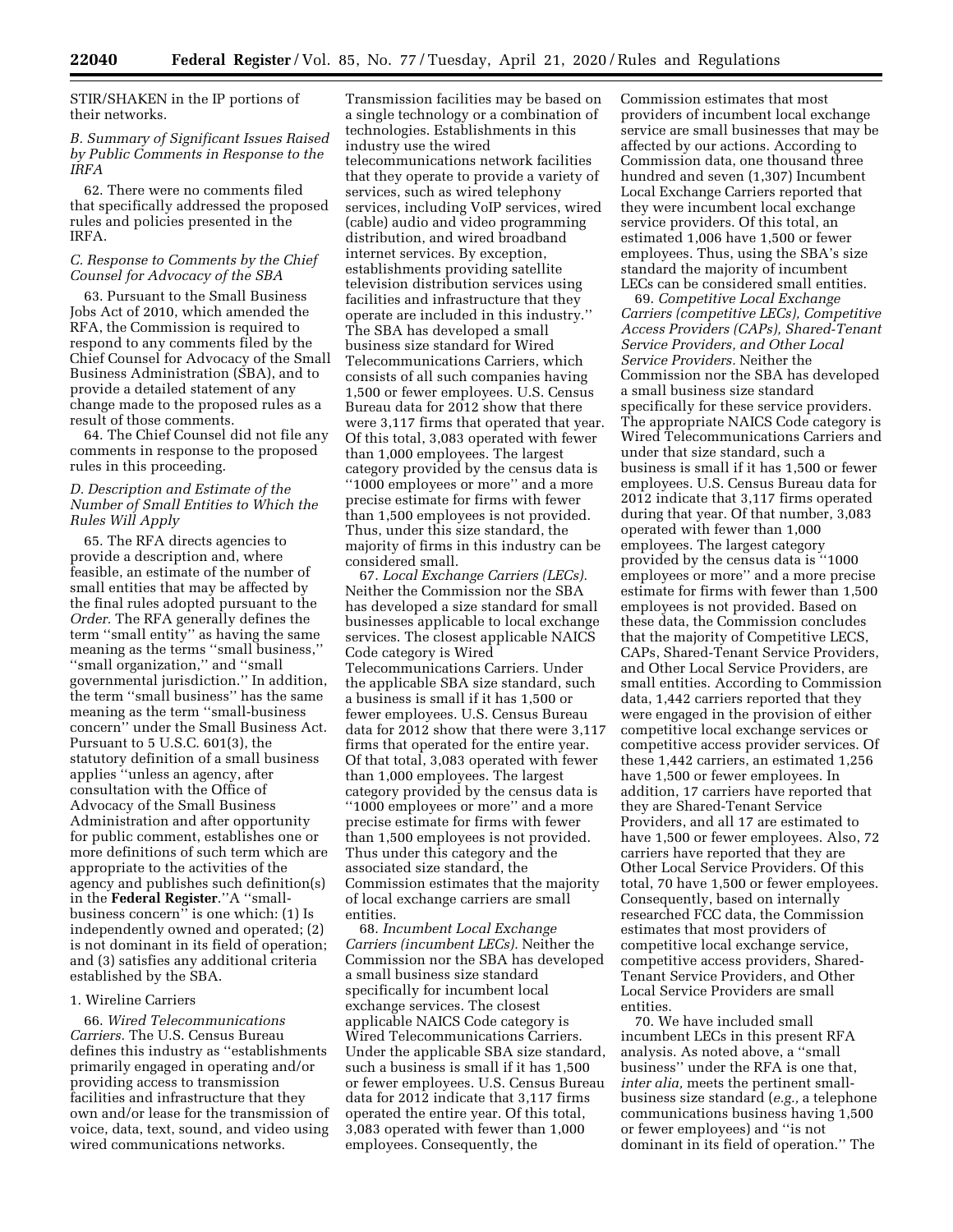SBA's Office of Advocacy contends that, for RFA purposes, small incumbent LECs are not dominant in their field of operation because any such dominance is not ''national'' in scope. We have therefore included small incumbent LECs in this RFA analysis, although we emphasize that this RFA action has no effect on Commission analyses and determinations in other, non-RFA contexts. *Interexchange Carriers (IXCs).*  Neither the Commission nor the SBA has developed a small business size standard specifically for Interexchange Carriers. The closest applicable NAICS Code category is Wired Telecommunications Carriers. The

applicable size standard under SBA rules is that such a business is small if it has 1,500 or fewer employees. U.S. Census Bureau data for 2012 indicate that 3,117 firms operated for the entire year. Of that number, 3,083 operated with fewer than 1,000 employees. The largest category provided by the census data is ''1000 employees or more'' and a more precise estimate for firms with fewer than 1,500 employees is not provided.

71. According to internally developed Commission data, 359 companies reported that their primary telecommunications service activity was the provision of interexchange services. Of this total, an estimated 317 have 1,500 or fewer employees. Consequently, the Commission estimates that the majority of interexchange service providers are small entities.

72. *Cable System Operators (Telecom Act Standard).* The Communications Act of 1934, as amended, also contains a size standard for small cable system operators, which is ''a cable operator that, directly or through an affiliate, serves in the aggregate fewer than one percent of all subscribers in the United States and is not affiliated with any entity or entities whose gross annual revenues in the aggregate exceed \$250,000,000.'' As of 2018, there were approximately 50,504,624 cable video subscribers in the United States. Accordingly, an operator serving fewer than 505,046 subscribers shall be deemed a small operator if its annual revenues, when combined with the total annual revenues of all its affiliates, do not exceed \$250 million in the aggregate. Based on available data, we find that all but six incumbent cable operators are small entities under this size standard. We note that the Commission neither requests nor collects information on whether cable system operators are affiliated with entities whose gross annual revenues exceed \$250 million. The Commission

does receive such information on a caseby-case basis if a cable operator appeals a local franchise authority's finding that the operator does not qualify as a small cable operator pursuant to § 76.901(f) of the Commission's rules. Therefore we are unable at this time to estimate with greater precision the number of cable system operators that would qualify as small cable operators under the definition in the Communications Act.

#### 2. Wireless Carriers

73. *Wireless Telecommunications Carriers (Except Satellite).* This industry comprises establishments engaged in operating and maintaining switching and transmission facilities to provide communications via the airwaves. Establishments in this industry have spectrum licenses and provide services using that spectrum, such as cellular services, paging services, wireless internet access, and wireless video services. The appropriate size standard under SBA rules is that such a business is small if it has 1,500 or fewer employees. For this industry, U.S. Census Bureau data for 2012 show that there were 967 firms that operated for the entire year. Of this total, 955 firms employed fewer than 1,000 employees and 12 firms employed of 1000 employees or more. Available census data does not provide a more precise estimate of the number of firms that have employment of 1,500 or fewer employees. The largest category provided is for firms with ''1000 employees or more.'' Thus under this category and the associated size standard, the Commission estimates that the majority of wireless telecommunications carriers (except satellite) are small entities.

74. The Commission's own data available in its Universal Licensing System—indicate that, as of August 31, 2018 there are 265 Cellular licensees that will be affected by our actions. For the purposes of this FRFA, consistent with Commission practice for wireless services, the Commission estimates the number of licensees based on the number of unique FCC Registration Numbers. The Commission does not know how many of these licensees are small, as the Commission does not collect that information for these types of entities. Similarly, according to internally developed Commission data, 413 carriers reported that they were engaged in the provision of wireless telephony, including cellular service, Personal Communications Service (PCS), and Specialized Mobile Radio (SMR) Telephony services. Of this total, an estimated 261 have 1,500 or fewer employees, and 152 have more than

1,500 employees. Thus, using available data, we estimate that the majority of wireless firms can be considered small.

75. *Satellite Telecommunications.*  This category comprises firms ''primarily engaged in providing telecommunications services to other establishments in the telecommunications and broadcasting industries by forwarding and receiving communications signals via a system of satellites or reselling satellite telecommunications.'' Satellite telecommunications service providers include satellite and earth station operators. The category has a small business size standard of \$35 million or less in average annual receipts, under SBA rules. For this category, U.S. Census Bureau data for 2012 show that there were a total of 333 firms that operated for the entire year. Of this total, 299 firms had annual receipts of less than \$25 million. The available U.S. Census Bureau data does not provide a more precise estimate of the number of firms that meet the SBA size standard of annual receipts of \$35 million or less. Consequently, we estimate that the majority of satellite telecommunications providers are small entities.

### 3. Resellers

76. *Local Resellers.* The SBA has not developed a small business size standard specifically for Local Resellers. The SBA category of Telecommunications Resellers is the closest NAICs code category for local resellers. The Telecommunications Resellers industry comprises establishments engaged in purchasing access and network capacity from owners and operators of telecommunications networks and reselling wired and wireless telecommunications services (except satellite) to businesses and households. Establishments in this industry resell telecommunications; they do not operate transmission facilities and infrastructure. Mobile virtual network operators (MVNOs) are included in this industry. Under the SBA's size standard, such a business is small if it has 1,500 or fewer employees. U.S. Census Bureau data from 2012 show that 1,341 firms provided resale services during that year. Of that number, all operated with fewer than 1,000 employees. Available census data does not provide a more precise estimate of the number of firms that have employment of 1,500 or fewer employees. The largest category provided is for firms with ''1000 employees or more.'' Thus, under this category and the associated small business size standard, the majority of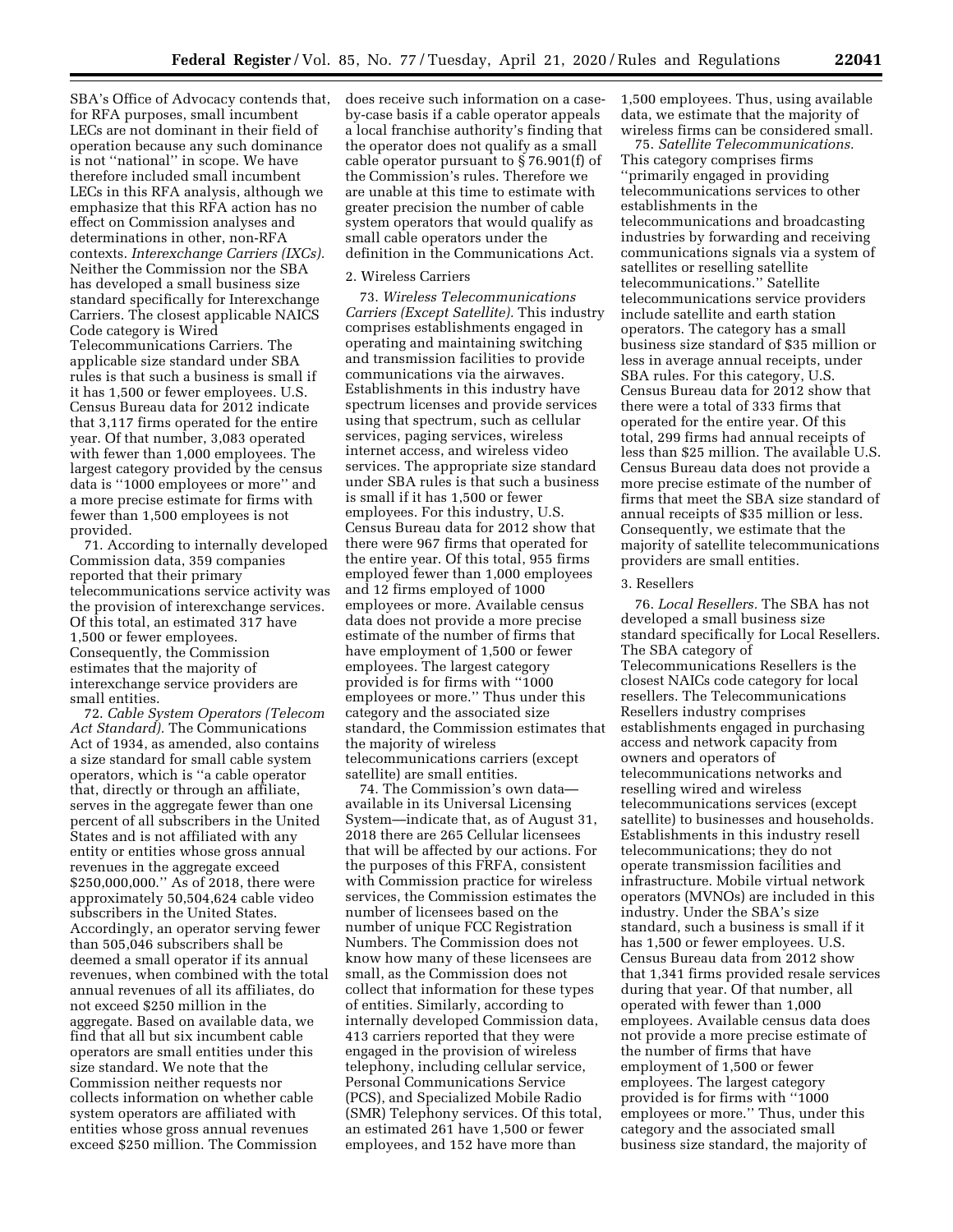these resellers can be considered small entities. According to Commission data, 213 carriers have reported that they are engaged in the provision of local resale services. Of these, an estimated 211 have 1,500 or fewer employees and two have more than 1,500 employees. Consequently, the Commission estimates that the majority of local resellers are small entities.

77. *Toll Resellers.* The Commission has not developed a definition for Toll Resellers. The closest NAICS Code Category is Telecommunications Resellers. The Telecommunications Resellers industry comprises establishments engaged in purchasing access and network capacity from owners and operators of telecommunications networks and reselling wired and wireless telecommunications services (except satellite) to businesses and households. Establishments in this industry resell telecommunications; they do not operate transmission facilities and infrastructure. MVNOs are included in this industry. The SBA has developed a small business size standard for the category of Telecommunications Resellers. Under that size standard, such a business is small if it has 1,500 or fewer employees. 2012 Census Bureau data show that 1,341 firms provided resale services during that year. Of that number, 1,341 operated with fewer than 1,000 employees. Available census data does not provide a more precise estimate of the number of firms that have employment of 1,500 or fewer employees; the largest category provided is for firms with ''1000 employees or more.'' Thus, under this category and the associated small business size standard, the majority of these resellers can be considered small entities. According to Commission data, 881 carriers have reported that they are engaged in the provision of toll resale services. Of this total, an estimated 857 have 1,500 or fewer employees. Consequently, the Commission estimates that the majority of toll resellers are small entities.

78. *Prepaid Calling Card Providers.*  Neither the Commission nor the SBA has developed a small business definition specifically for prepaid calling card providers. The most appropriate NAICS code-based category for defining prepaid calling card providers is Telecommunications Resellers. This industry comprises establishments engaged in purchasing access and network capacity from owners and operators of telecommunications networks and reselling wired and wireless telecommunications services (except

satellite) to businesses and households. Establishments in this industry resell telecommunications; they do not operate transmission facilities and infrastructure. Mobile virtual networks operators (MVNOs) are included in this industry. Under the applicable SBA size standard, such a business is small if it has 1,500 or fewer employees. U.S. Census Bureau data for 2012 show that 1,341 firms provided resale services during that year. Of that number, 1,341 operated with fewer than 1,000 employees. Available census data does not provide a more precise estimate of the number of firms that have employment of 1,500 or fewer employees. The largest category provided is for firms with ''1000 employees or more.'' Thus, under this category and the associated small business size standard, the majority of these prepaid calling card providers can be considered small entities. According to Commission data, 193 carriers have reported that they are engaged in the provision of prepaid calling cards. All 193 carriers have 1,500 or fewer employees. Consequently, the Commission estimates that the majority of prepaid calling card providers are small entities that may be affected by these rules.

### 4. Other Entities

79. *All Other Telecommunications.*  The ''All Other Telecommunications'' category is comprised of establishments primarily engaged in providing specialized telecommunications services, such as satellite tracking, communications telemetry, and radar station operation. This industry also includes establishments primarily engaged in providing satellite terminal stations and associated facilities connected with one or more terrestrial systems and capable of transmitting telecommunications to, and receiving telecommunications from, satellite systems. Establishments providing internet services or voice over internet protocol (VoIP) services via clientsupplied telecommunications connections are also included in this industry. The SBA has developed a small business size standard for ''All Other Telecommunications,'' which consists of all such firms with annual receipts of \$35 million or less. For this category, U.S. Census Bureau data for 2012 show that there were 1,442 firms that operated for the entire year. Of those firms, a total of 1,400 had annual receipts less than \$25 million and 15 firms had annual receipts of \$25 million to \$49,999,999. Thus, the Commission estimates that the majority of ''All Other Telecommunications'' firms potentially

affected by our action can be considered small.

### *E. Description of Projected Reporting, Recordkeeping, and Other Compliance Requirements for Small Entities*

80. This Order modifies the Commission's rules in accordance with our proposal to require voice service providers to implement the STIR/ SHAKEN caller ID authentication framework if major voice service providers did not voluntarily do so by the end of 2019, and implements Congress's direction in the TRACED Act to mandate STIR/SHAKEN. The amended rules adopted in the Order do not contain reporting or recordkeeping requirements.

### *F. Steps Taken To Minimize the Significant Economic Impact on Small Entities, and Significant Alternatives Considered*

81. The RFA requires an agency to describe any significant, specifically small business, alternatives that it has considered in reaching its approach. This document does not distinguish between small entities and other entities and individuals.

#### *G. Report to Congress*

82. The Commission will send a copy of the Order, including this FRFA, in a report to Congress pursuant to the Congressional Review Act. In addition, the Commission will send a copy of the *Order,* including this FRFA, to the Chief Counsel for Advocacy of the SBA. A copy of the Order and FRFA (or summaries thereof) will also be published in the **Federal Register**.

#### **V. Ordering Clauses**

83. Accordingly, IT IS ORDERED, pursuant to sections  $4(i)$ ,  $4(j)$ ,  $227(e)$ , 227b, 251(e), and 303(r), of the Communications Act of 1934, as amended (the Act), 47 U.S.C. 154(i), 154(j), 227(e), 227b, 251(e), and 303(r), that this Report and Order IS ADOPTED.

84. IT IS FURTHER ORDERED that Part 64 of the Commission's rules IS AMENDED as set forth in the following.

85. IT IS FURTHER ORDERED that, pursuant to §§ 1.4(b)(1) and 1.103(a) of the Commission's rules, 47 CFR 1.4(b)(1), 1.103(a), this Report and Order SHALL BE EFFECTIVE 30 days after publication in the **Federal Register**.

86. IT IS FURTHER ORDERED that the Commission SHALL SEND a copy of this Report and Order to Congress and to the Government Accountability Office pursuant to the Congressional Review Act, *see* 5 U.S.C. 801(a)(1)(A).